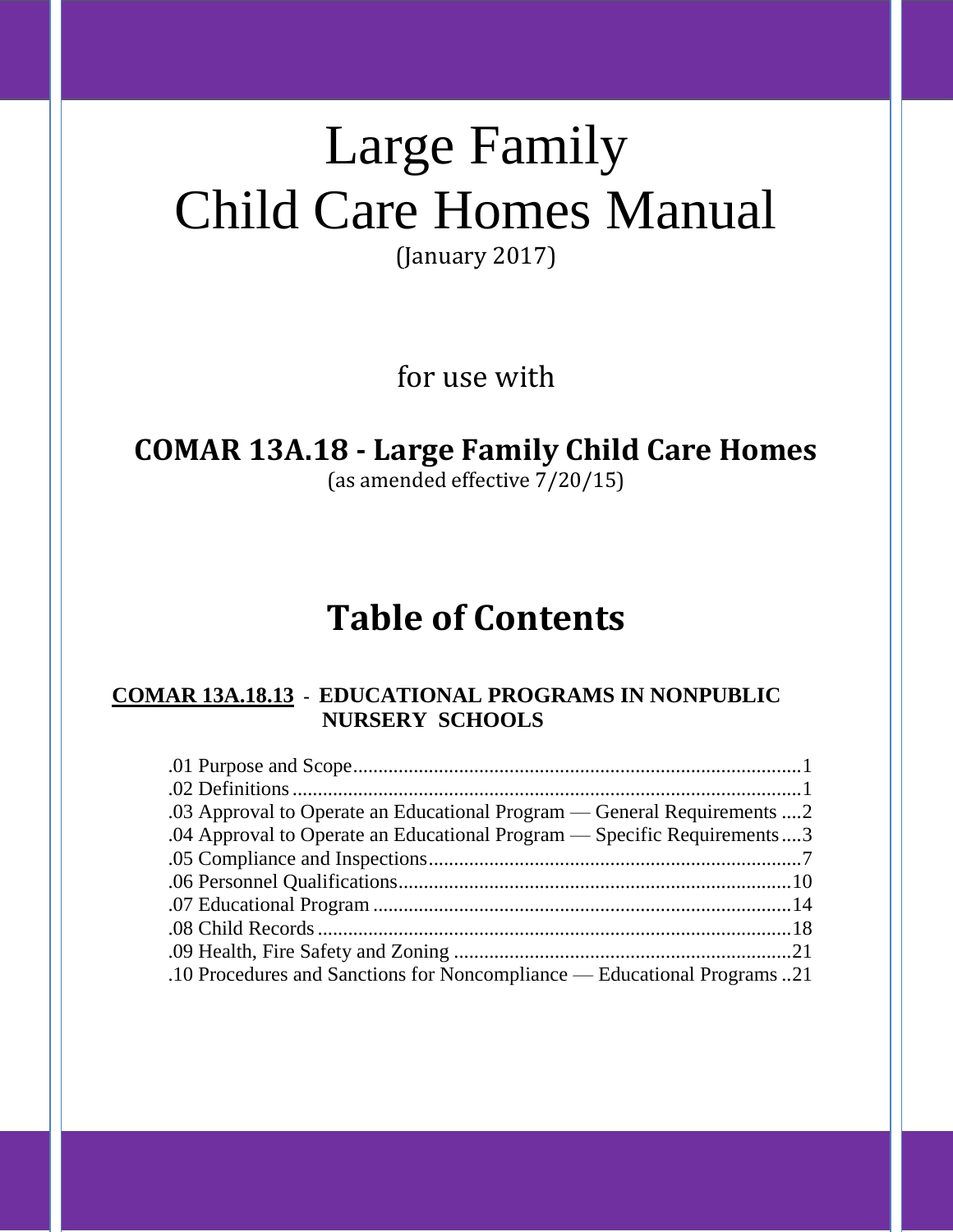#### **.01 Purpose and Scope.**

**This chapter establishes requirements for approval to operate an educational program in a nonpublic nursery school located in a residence that is registered as a large family child care home.**

*INTENT: These regulations govern educational programs in nonpublic nursery schools and all matters related to the approval of those programs. Unless operated by a tax-exempt religious organization that holds a Certificate of Approval from MSDE, ongoing compliance with all applicable provisions of COMAR 13A.18 – Large Family Child Care Homes is required to maintain approval to operate an educational program in a nonpublic nursery school.*

#### **.02 Definitions.**

- A. **In this chapter, the following terms have the meanings indicated.**
- B. **Terms Defined.**
	- **(1) "Certificate of approval" means the document issued by the State Board to the legal authority responsible for governing and operating a school if the school has met the requirements of this chapter.**
	- **(2) "Child care home registration" means the document issued by the Department pursuant to this subtitle that authorizes the recipient to operate a large family child care home.**
	- **(3) "Class" means a group of students scheduled to report regularly to a teacher at a particular time and place for the implementation of an educational program.**
	- **(4) "Department" means the State Department of Education.**
	- **(5) "Department representative" means an individual designated by the Department to determine compliance with this chapter.**
	- **(6) "Educational program" means an organized program of instruction that:**
		- (a) **Is provided by a teacher; and**
		- (b) **Meets the requirements of Regulation .07 of this chapter.**
	- **(7) "Institution of higher education (IHE)" means a college or university that is accredited by an accrediting commission of one of the regional associations of colleges and schools.**
	- **(8) "Montessori program" means an educational program based on the pedagogical philosophy of Dr. Maria Montessori, as reflected in the program's teacher qualifications, curriculum, instructional methods, and materials and equipment.**
	- **(9) "Nursery school" means an educational program for children who are 2 years old, 3 years old, 4 years old, or any consecutive sequence of these ages.**
	- **(10) "Office" means the central office or a regional office of the Department's Division of Early Childhood Development, Office of Child Care.**
	- **(11) "State Board" means the Maryland State Board of Education.**
	- **(12) "Teacher" means an individual who:**
		- (a) **Provides instruction to children enrolled in an educational program; and**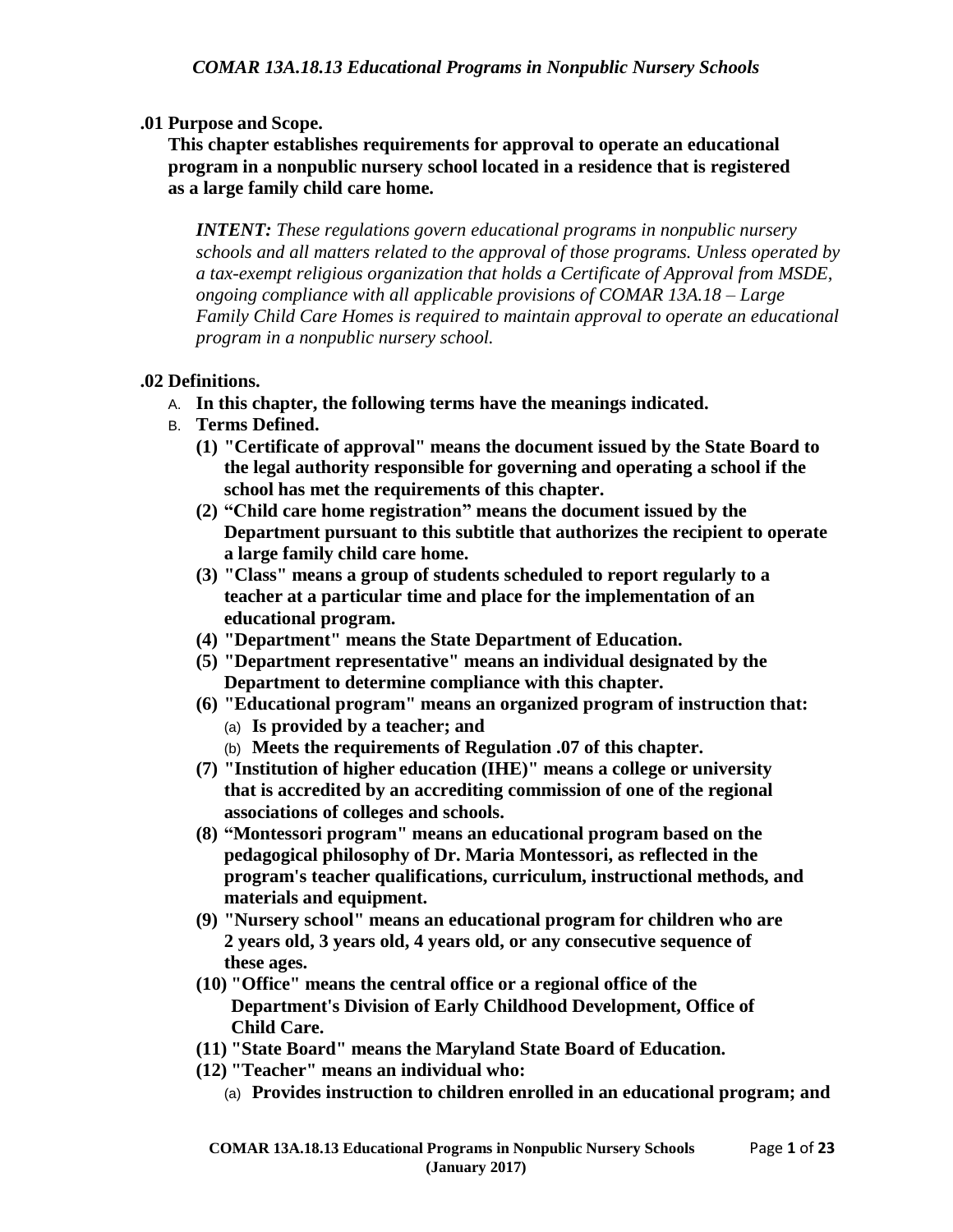#### (b) **Meets the requirements of Regulation .06B of this chapter.**

*INTENT: The purpose of these definitions is to establish a clear and consistent meaning of certain terms used in this Chapter of the regulations. Whenever one of these terms appears in this Chapter of the regulations and in this Manual, it means only what its definition as set forth in §B (1)-(12) of this regulation says it means.*

#### *Notes:*

- *"Accreditation" is the term used to describe the process for evaluating the quality of an educational program for the purpose of school improvement. Accreditation is voluntarily sought by a school. The accreditation process is carried out by private accrediting bodies that organize a team of professionals to evaluate a school. The costs associated with the accreditation process are borne by the school. Accreditation is usually based on a self-study by the school prior to the accreditation visit.*
- *"Approval" is the term used for authorization to operate a nonpublic nursery school educational program that was issued by the State Board of Education through the Department's Nonpublic School Approval Branch before July 1, 2007, or through the Department's Division of Early Childhood Development on or after July 1, 2007. Requirements for approval of a nonpublic nursery school educational program were set forth in COMAR 13A.09.09 – Educational Programs in Nonpublic Schools, prior to July 1, 2007. These requirements were amended and re-codified as COMAR 13A.18.13 – Educational Programs in Nonpublic Nursery Schools.*
- *"Certification" is the term used to describe the issuance of a certificate or document to an individual verifying that specific academic or professional standards have been met.*

#### **.03 Approval to Operate an Educational Program — General Requirements.**

- A. **A provider may be approved to operate an educational program in a nonpublic nursery school only if:**
	- **(1) The provider holds a valid registration to operate a large family child care home; and**
	- **(2) The educational program would not be operated in the living space of the residence where the child care home is located.**
- B. **Unless a provider chooses to cease operating an educational program, approval to operate the program, once granted, shall continue as long as the:**
	- **(1) Child care home registration remains in effect;**
	- **(2) Educational program is operated according to the terms under which approval to operate was granted; and**
	- **(3) Provider remains in full compliance with all applicable requirements of this chapter.**
- C. **Approval to operate an educational program in a nonpublic nursery school**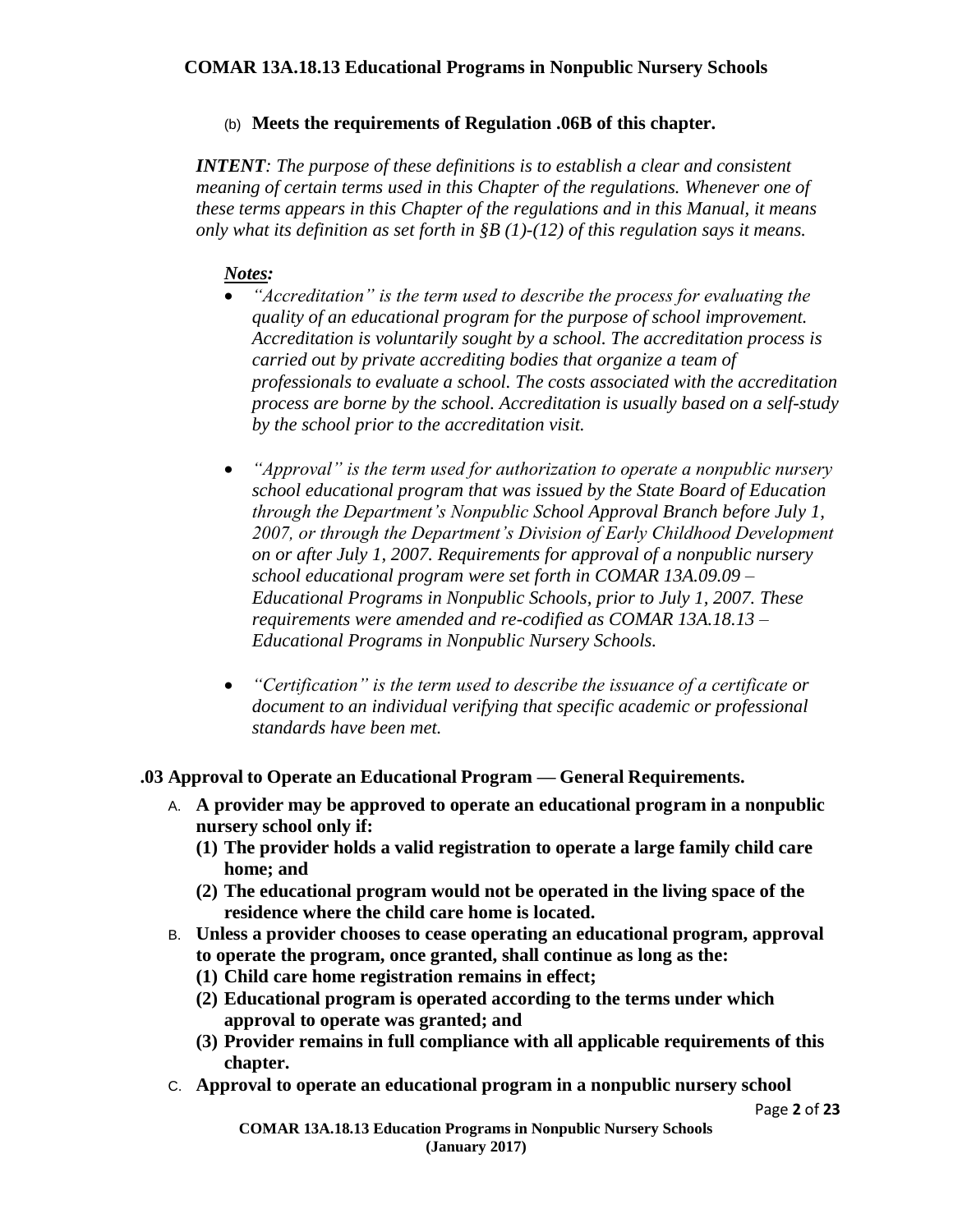**becomes void if the nonpublic nursery school's approval is suspended or revoked, or the child care home registration is suspended or revoked and the provider:**

- **(1) Does not appeal the suspension or revocation action; or**
- **(2) Appeals the suspension or revocation action and the action is upheld through the administrative hearing process or notice of deficiencies hearing before the State Board in accordance with Education Article, §2- 206, Annotated Code of Maryland.**
- D. **A provider who has ceased operating an educational program subject to the requirements of this chapter shall promptly return to the office the child care home registration that certifies approval to operate the educational program.**
- E. **A certificate of approval to operate an educational program that was issued to the provider prior to January 1, 2012, shall remain in effect.**
- **.04 Approval to Operate an Educational Program — Specific Requirements.**
	- A. **Application for Approval.**
		- **(1) Application for approval shall be made in a manner and form and according to timelines established by the office.**
		- **(2) The applicant shall submit all information that the office considers necessary in order to ascertain compliance with the requirements of this chapter.**
		- **(3) A provider who is already approved to operate an educational program may not apply for approval to operate another educational program if the educational program for which the provider is currently approved is not in full compliance with all applicable requirements of this chapter.**

*INTENT: Approval of an application to operate a nonpublic nursery school educational program is contingent on meeting all application requirements and procedures established by the Division of Early Childhood Development (DECD) Office of Child Care. The DECD Office of Child Care will not accept an application for an additional program from an operator who does not maintain full compliance for an existing program.* 

- *The "Application Packet and Instructions for Applying for Approval to Operate an Educational Program in a Nonpublic Nursery School in Maryland", is provided to the applicant.*
- *Approval of an educational program is specific to a particular location. A nursery school operator may not begin operation of another program at a different location unless the Office of Child Care has approved that location. Failure to obtain approval shall result in an order by the Office of Child Care to cease operating at the unapproved location.*
- *Prior to the anticipated opening of the additional location, the nursery school operator must contact the appropriate regional office of the Office of Child*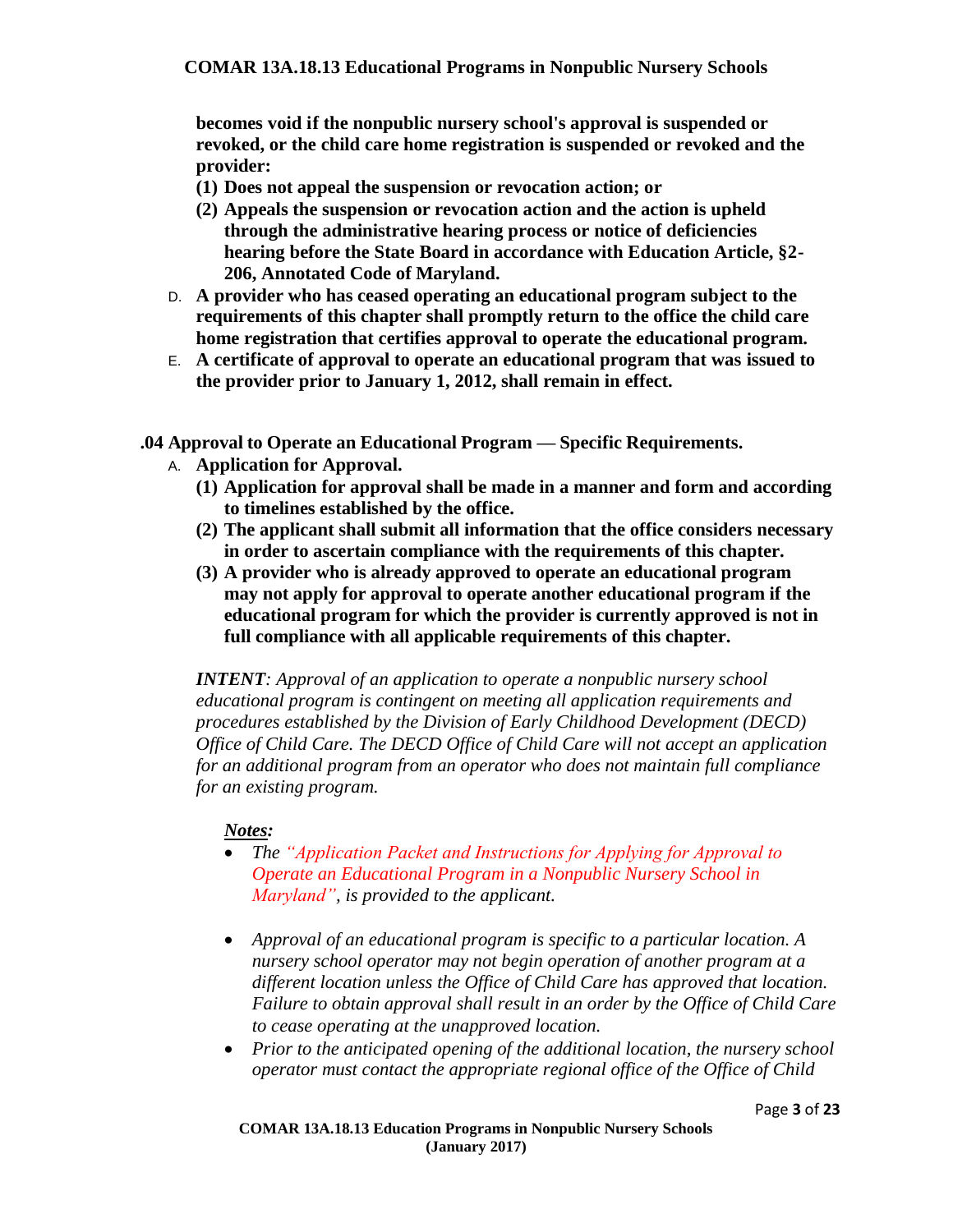*Care for information regarding approval procedures for an additional program location. Contact should occur as early as possible in order to facilitate the planned opening date at the new location.*

B. **When the office is satisfied that the requirements of this chapter have been met, the office shall issue to the applicant a child care home registration that certifies approval to operate an educational program.**

*INTENT: Once all application requirements, including documentation requirements are met, an on-site inspection will be made to determine compliance.* 

#### *Notes:*

 *Denial procedures are as specified in Education Article §2-206 (f), which states in pertinent part:*

*(f) Notice of deficiencies; hearing –*

*(1) If the State Board believes that a noncollegiate educational institution that applies for a certificate of approval does not meet the conditions or standards necessary for the issuance of the certificate, it shall give the institution written notice of the specific deficiencies.*

*(2) Within 20 days of receipt of a notice of deficiencies, the institution may request a hearing before the Board, and, within 60 days of receipt of the request, the Board shall hold a hearing to determine if the certificate of approval should be issued.*

*(3) If, within 6 months from the date on which the application for certification was submitted to the State Board, the institution has received neither a certificate of approval under subsection (e) of this section nor written notice of deficiencies under this subsection, it may request, within 20 days, a hearing before the Board to determine if the certificate of approval should be issued.*

- *On-site monitoring will be conducted by OCC personnel to determine compliance*
- C. **The child care home registration shall specify the terms under which approval to operate an educational program has been granted, including the:**
	- **(1) Hours, days, and months of approved operation; and**
	- **(2) Ages of children who may be enrolled in the program.**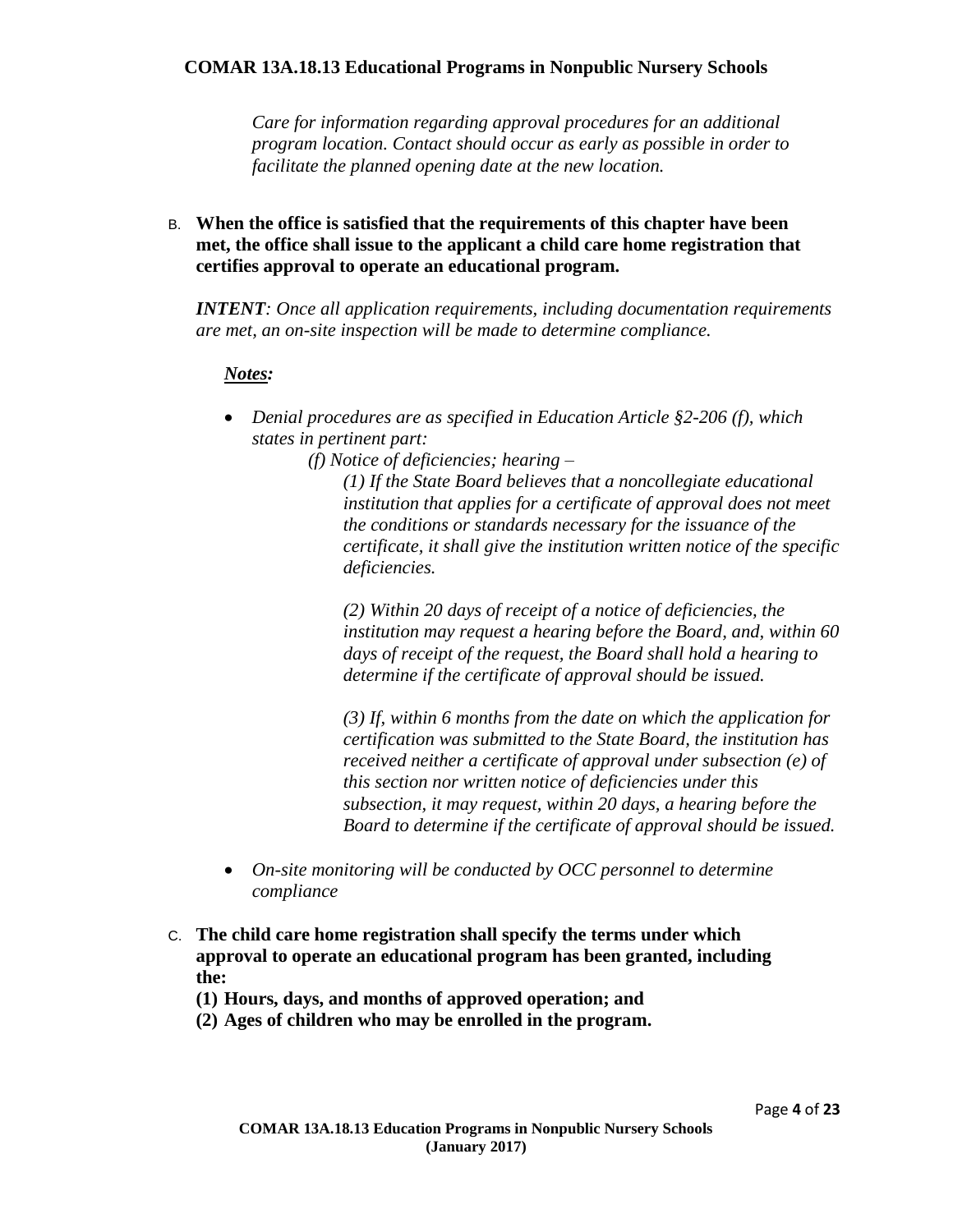*INTENT: The terms of approval are included in the approval document so that the program operator and the parents of children enrolled in the program may be fully informed of the conditions and limitations under which the program is authorized to operate.* 

#### *Note:*

*The operating hours of an educational program in a nursery school that is required to be registered may not exceed 6 hours per day, as specified in Chapter .01, §02B(29) of these regulations.*

- D. **If the provider intends to change the terms under which approval has been granted, the provider shall:**
	- **(1) Notify the office in writing at least 60 days before the occurrence of any change or changes; and**
	- **(2) Furnish any information the office considers necessary to approve the change or changes planned by the provider.**

*INTENT: Only the Division of Early Childhood Development, through the Office of Child Care, may set the terms and conditions under which an educational program in a nursery school may operate. These terms and conditions are specified on the approval document issued by the Division, and no deviation from those terms or conditions is permitted without prior written approval from the Office of Child Care.*

*To allow sufficient time for review and processing of the request, a request for a change in approval terms or conditions must be received by the appropriate regional office of the Office of Child Care at least 60 days before the intended date of that change. The Office of Child Care may deny, on the basis of insufficient notice as required, a request that is received less than 60 days before the date of the intended change*

*Note: The changes listed below do not require prior approval, but they must be reported to the Office of Child Care regional office on or before their effective date:*

- *Change in the nursery school's telephone number;*
- *Change in the nursery school's fax number;*
- *Change in the nursery school's e-mail address;*
- *Change in the nursery school's mailing address;*
- *Change in the operator's mailing address and/or telephone number;*
- *Change in the operator of the nursery school, or the operator's agent, if the nursery school was approved by the Department before July 1, 2007, and is not required to hold a child care center license or letter of compliance; and,*
- *Cessation of operation (see §H of this regulation).*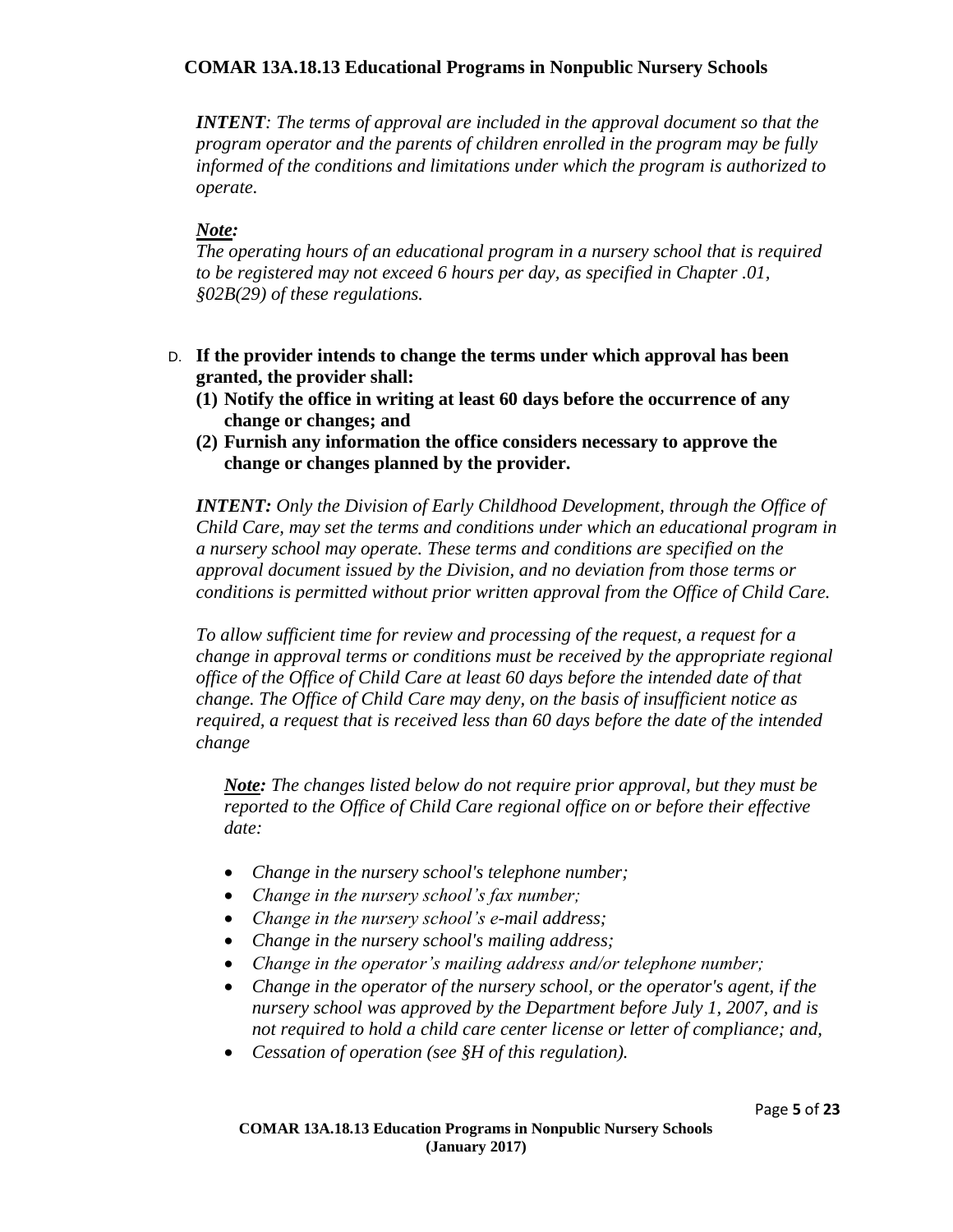- E. **A provider may not seek approval of a change in the terms of the approval under any one or combination of the following circumstances:**
	- **(1) The educational program demonstrates an area or areas of noncompliance;**
	- **(2) The office has received and is investigating a complaint alleging that the educational program is in violation of one or more regulations under this chapter;**
	- **(3) The office is implementing a sanction or an enforcement action against the child care home registration; or**
	- **(4) A deficiency hearing is pending before the State Board in accordance with Education Article, §2-206, Annotated Code of Maryland.**

*INTENT: Except as set forth in §D of this regulation, the Office of Child Care will not consider any request for a change in approval terms or conditions if the educational program or program operator is currently in violation of an applicable regulation, is the subject of a current complaint investigation, or is pending an enforcement or disciplinary action.*

F. **Notwithstanding the requirement established in §E of this regulation, a provider may seek approval of a change in the terms of the approval if approval of the change is the means for the provider to demonstrate compliance with this chapter.**

*INTENT: The Office of Child Care may consider a request for a change in approval terms or conditions if that request is for the purpose of enabling the educational program or program operator to achieve or maintain regulatory compliance.*

G. **A provider may not implement a change in the terms of approval until the office has issued a revised child care home registration that reflects the change.**

*INTENT: Any change to the terms or conditions of an approval must first be authorized through issuance of a revised approval document from the Office of Child Care. An operator may proceed with a change only upon receipt of that document.*

*Note: If an operator implements a change in the terms of approval before receiving a revised approval document, the Office of Child Care may move to suspend or revoke the approval of the operation of the educational program.*

#### H. **A provider shall inform the office in writing at least 30 days before the provider ceases operating an educational program.**

*INTENT: Advance written notification of closing by the operator to the regional office of the Office of Child Care is required so that the regional office has sufficient*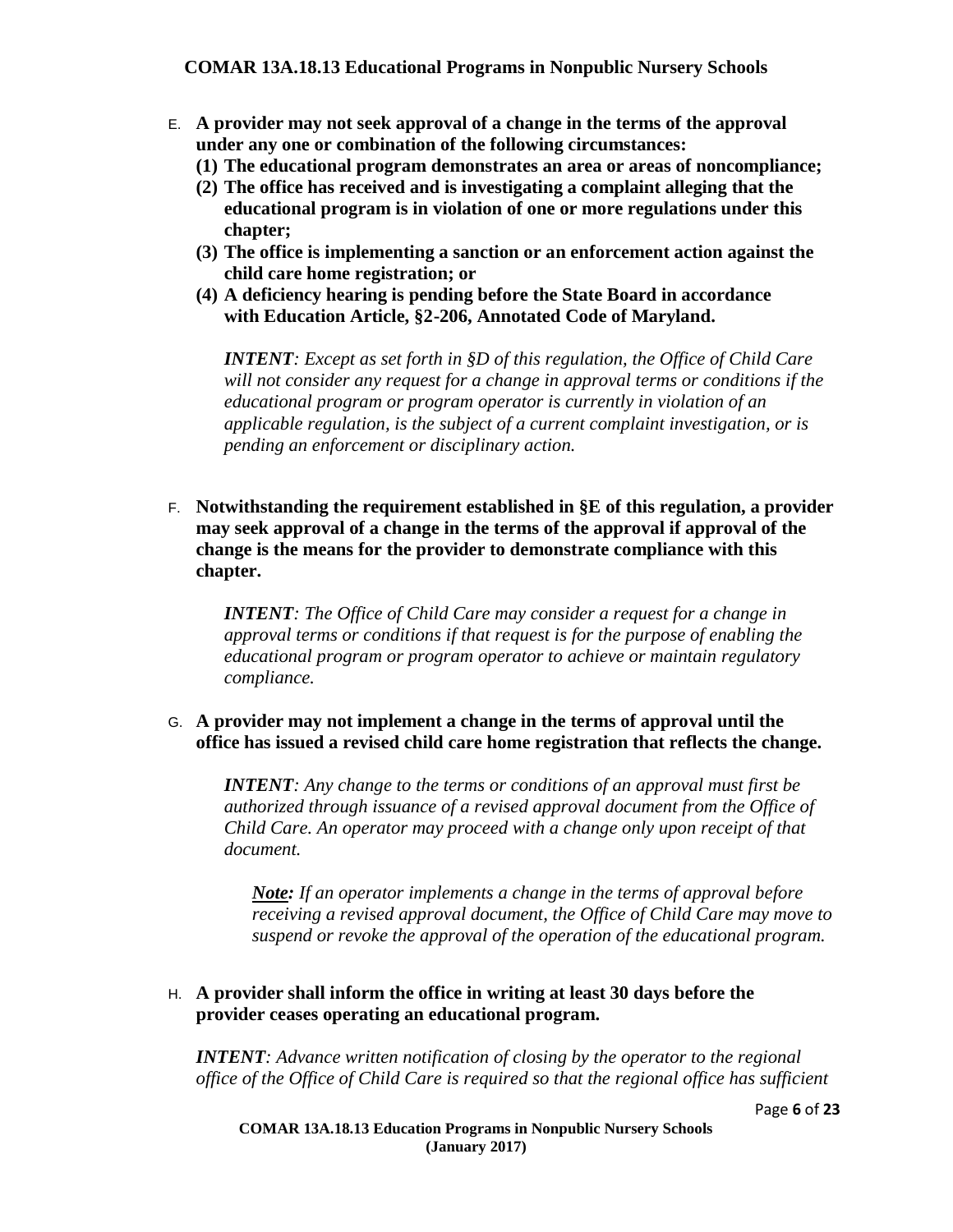*time to complete its internal administrative procedures related to educational program closings.*

#### **.05 Compliance and Inspections.**

A. **Continued approval to operate an educational program is conditioned on the provider's maintaining compliance with this chapter.**

*INTENT: If the operator does not comply at all times with this Chapter (Chapter 18) of COMAR 13A.18 – Large Family Child Care Homes, the Division of Early Childhood Development may request the State Board of Education to suspend or revoke the operator's approval.*

*Note: All enforcement actions, are initiated on behalf of the State Board by the Division's Office of Child Care as set forth in Education Article §2-206 (g) which states in pertinent part:*

*Order to correct deficiencies –*

- *(1) If the State Board believes that a non-collegiate educational institution does not meet the conditions or standards on which its certificate of approval was based, it shall give the institution written notice of this belief.*
- *(2) The notice shall specify the alleged deficiencies and direct the institution to correct them within a period of not less than 30 days as set by the Board. If the institution requests a hearing within 20 days of the notice, the Board shall hold a hearing to determine the matter.*
- *(3) The order to correct the deficiencies shall be stayed until a determination is made after the hearing.*
- B. **To evaluate compliance with this chapter, the office may inspect the educational program, with or without prior notice to the provider, at any time during the approved hours of operation of the program.**

*INTENT: Under Maryland law and regulation, the Office of Child Care is required to monitor and assess the compliance status of programs under its jurisdiction. Compliance monitoring and assessment is carried out through announced and unannounced on-site inspections. These inspections may occur at any time during a program's authorized schedule of operation.*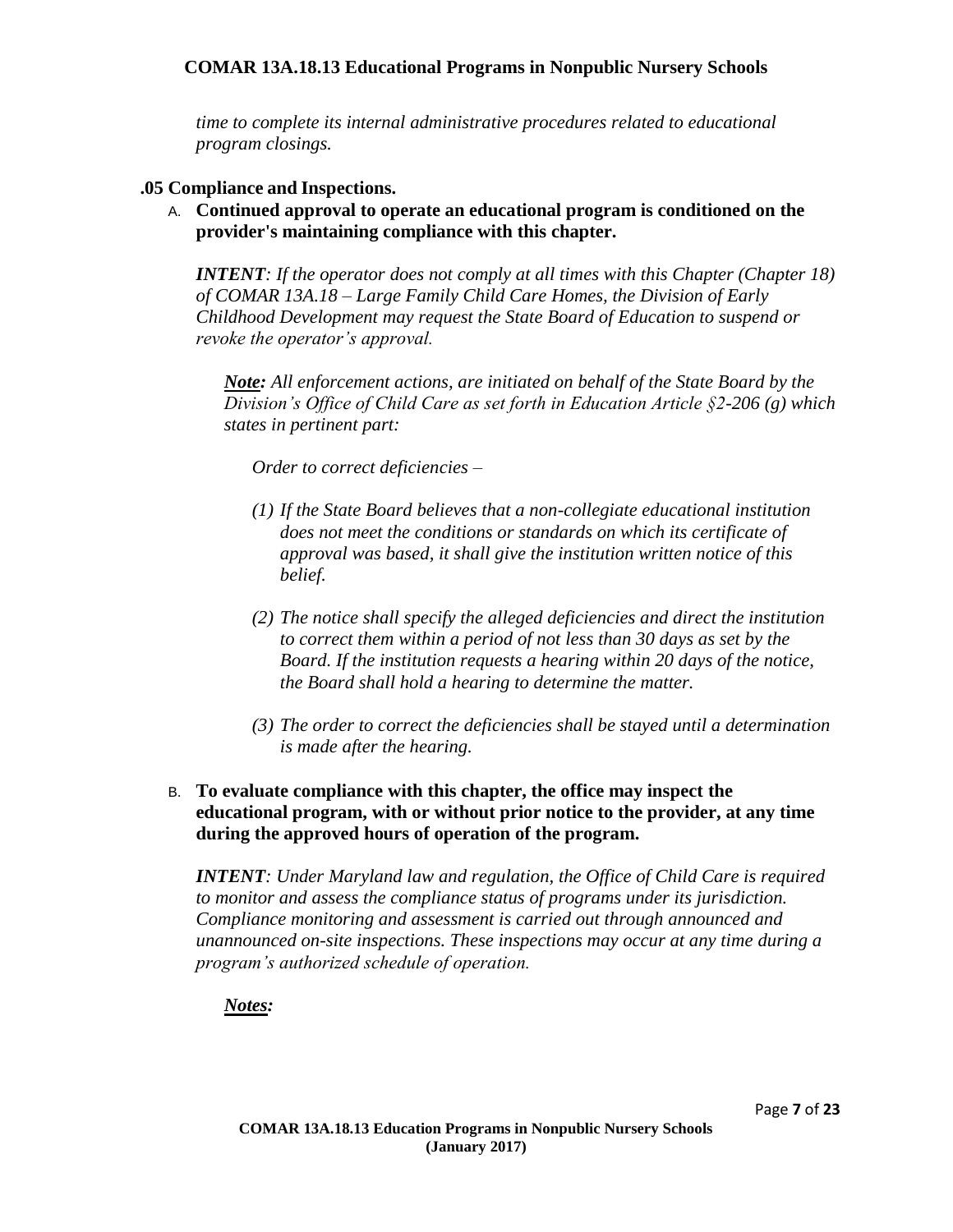- *For an educational program with a Large Family Child Care Home, the Office of Child Care shall conduct routine unannounced inspections in accordance with Chapter 17, §02E(2).*
- *For an educational program that is not required to hold a large family child care home registration, the Office of Child Care will conduct routine inspections only on an announced 24-month basis unless the program does not maintain full compliance. In this case, the Office of Child Care may also, at its discretion, institute unannounced inspections.*
- *Every inspection conducted as a follow-up to an earlier inspection where a noncompliance was found shall be unannounced.*
- *For all programs, an on-site inspection conducted in response to a complaint filed against the program shall be unannounced.*
- *The Electronic Licensing Inspection System (ELIS) is used to record compliance with the regulations for all nursery school educational programs requiring a large family child care home registration. See Sample ELIS "Large Family Child Care Home Inspection Report".*
- *A manual paper inspection form is used for nursery school educational programs that are not required to hold a large family child care home registration. See "Monitoring Report – Educational Program in a Nonpublic Nursery School".*
- C. **During an inspection, the provider shall permit the Department representative access to any activity, person, material, document, or other information or source of information connected with the educational program that is considered necessary by the Department representative for the purpose of the inspection.**

*INTENT: A program operator must make available to the Office of Child Care representative any information needed by the Office of Child Care to fulfill its compliance monitoring and assessment responsibilities.*

#### D. **Following each inspection of the educational program, the office shall provide the provider with a written report of all findings of the inspection.**

*INTENT: The operator is made aware of the findings of the inspection that was conducted by the Office of Child Care (OCC) representative.*

#### *Notes:*

- *During each inspection of an educational program, the OCC representative must record inspection findings using ELIS, or manually using the "Monitoring Report - Educational Program in a Nonpublic Nursery School",*
- *At the end of each inspection visit, the OCC representative reviews the inspection summary of findings with the operator.*

Page **8** of **23**

**COMAR 13A.18.13 Education Programs in Nonpublic Nursery Schools (January 2017)**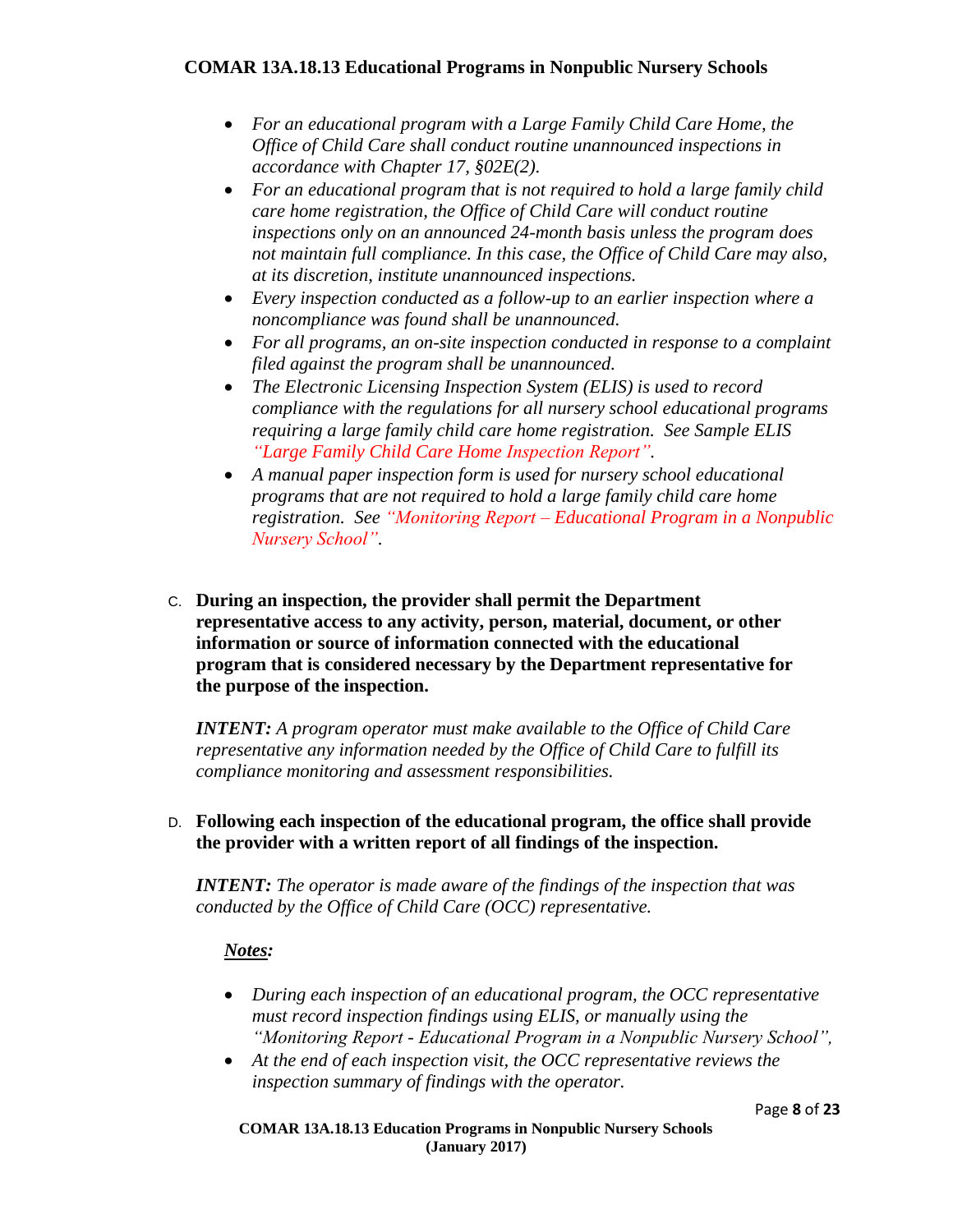- *Both the operator and the OCC representative sign the electronic inspection or manual inspection report.*
- *The ELIS inspection report is subsequently emailed to the operator; or; if a manual report is completed, a copy of the manual report is given to the operator.*
- E. **If the educational program fails to demonstrate compliance with the requirements of this chapter, the office shall notify the provider in writing of the:**
	- **(1) Regulation or regulations with which the program does not demonstrate compliance;**
	- **(2) Fact or facts that demonstrate the program's noncompliance with each regulation;**
	- **(3) Action or actions the provider is required to take to demonstrate compliance with each regulation; and**
	- **(4) Date by which the program is required to demonstrate compliance with each regulation.**

*INTENT: If the Office of Child Care (OCC) finds that the operator is not in compliance with a requirement of this Chapter of the regulations (COMAR 13A.18.13), the OCC shall provide written notice of that noncompliance. The notice shall specify what the noncompliance is, the pertinent provision of COMAR 13A.18.13 – Educational Programs in Nonpublic Nursery Schools, what the operator must do in order to correct the noncompliance, and the deadline by which that correction must occur.*

#### *Notes:*

- *If a noncompliance was noted during an Office of Child Care inspection of the program, the statement of noncompliance shall be made as part of the inspection report.*
- *Pursuant to Education Article §2-206(g):*
	- *The specified deadline for correction of a cited noncompliance shall be at least 30 days from the date of the citation;*
	- *Within 20 days of receiving the statement of noncompliance, the operator may request a hearing before the State Board to contest the finding; and*
	- *If a hearing is requested, the State Board shall hold a hearing to determine whether or not the finding of noncompliance was justified. The order by the Office of Child Care to correct the noncompliance shall be stayed pending the State Board's determination.*

#### F. **Sanctions.**

#### **(1) Failure to maintain compliance with applicable requirements of this**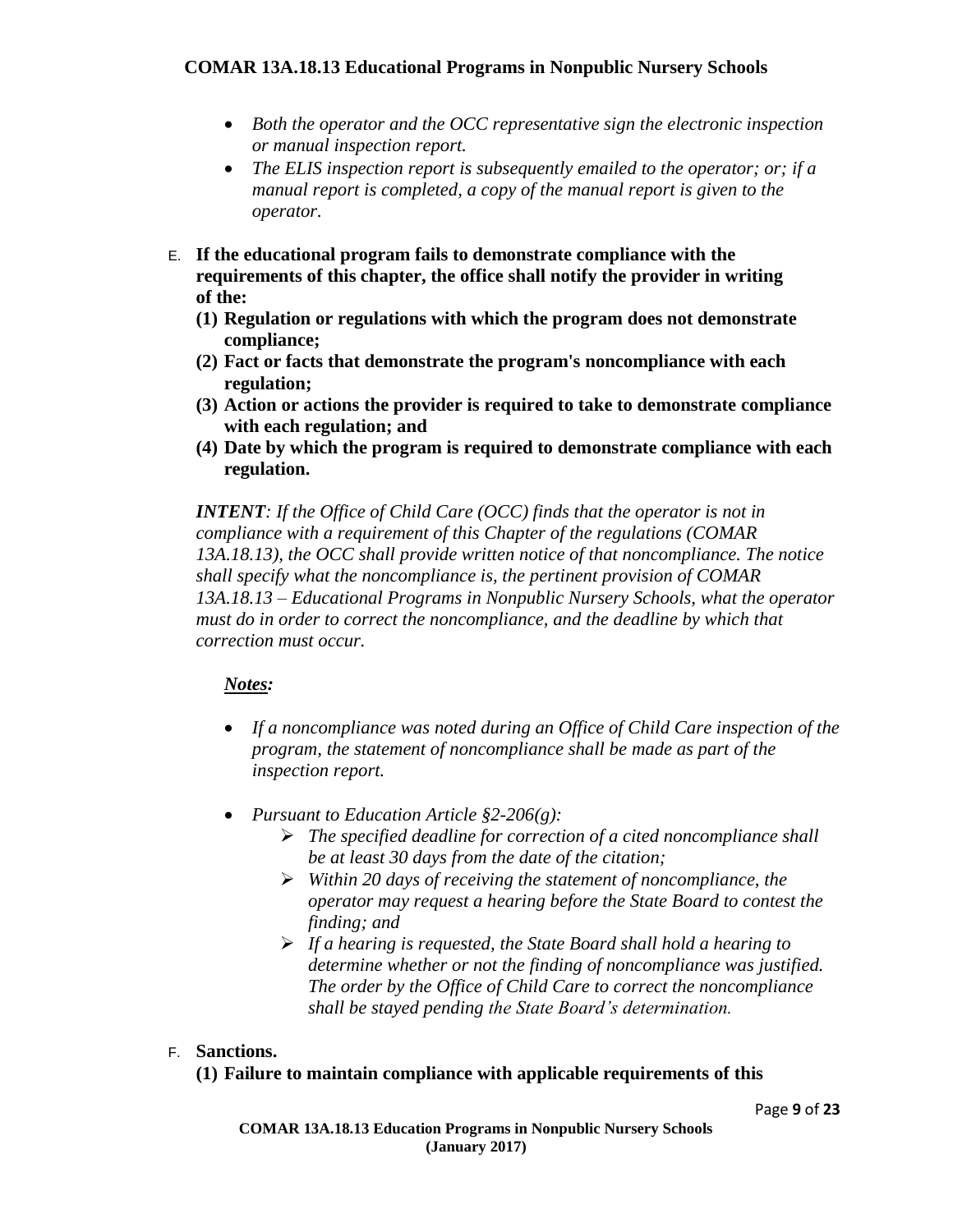**chapter may result in a sanction by the office, including restriction, suspension, or revocation of the approval to operate the educational program.**

**(2) Sanctions against an educational program located in a child care home may be severable.**

*INTENT: A sanction may be taken against the operator by the Division of Early Childhood Development, through the Office of Child Care, if the operator does not comply with all applicable requirements of COMAR 13A.18.13 – Educational Programs in Nonpublic Nursery Schools.* 

*If the certificate of approval for an educational program is suspended or revoked, and this program is housed within a child care facility that is required to hold a large family child care home registration, the action does not affect the status of the large family child care home. However, if the large family child care home registration is revoked or suspended, the educational component may not operate.*

#### *Notes:*

- *All sanctions to end a program's operation are taken pursuant to Education Article §2-206 (h) which states in pertinent part:*
	- *(h) Order to end operations. —*

*(1) The State Board may order a non-collegiate educational institution to end operations if the institution fails to correct the specified deficiencies within the period set by the Board and if:*

- *(i) A hearing is not requested; or*
- *(ii) After a hearing, the Board finds that the institution does not meet the conditions or standards.*
- *(2) The order takes effect 15 days after it is issued.*
- *Factors used by the Division in deciding which type of sanction (restriction, suspension, or revocation) to take include, but are not necessarily limited to, the following:*
	- *Nature and extent of the noncompliance;*
	- *Actual or potential impact of the noncompliance on children enrolled in the program; and*
	- *Compliance history of the program.*
- *If a sanction against the educational program takes effect, the regional office of the Office of Child Care shall issue to the operator a revised license or letter of compliance document that indicates the status of the educational program.*

#### **.06 PersonnelQualifications.**

A. **Educational Program Administrator.**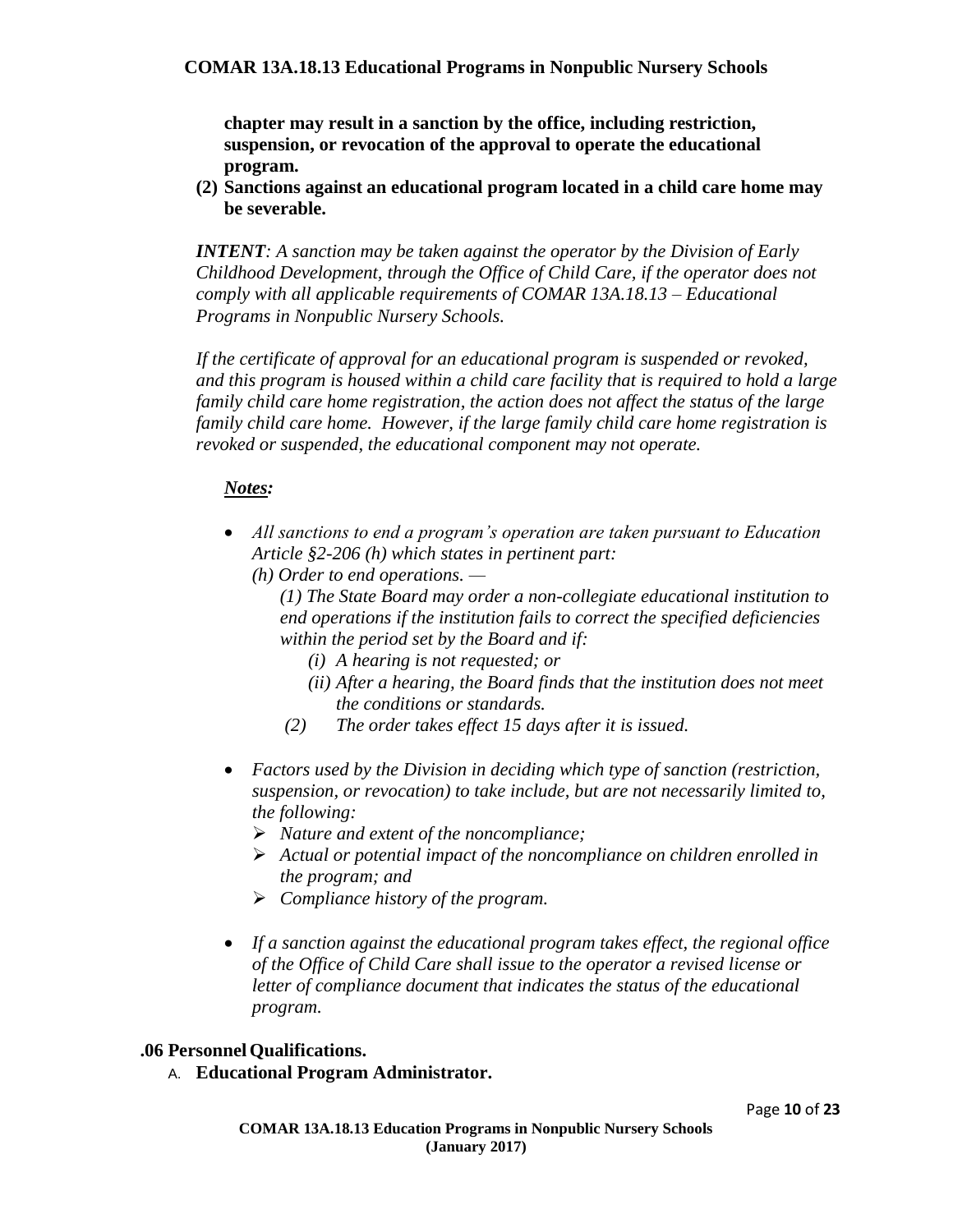- **(1) The educational program shall have an administrator who is responsible for the day-to-day administration of the educational program.**
- **(2) The educational program administrator at a minimum shall meet the standards established in §B(3) of this regulation.**
- **(3) The provider shall have a written position description that states the duties and responsibilities of the educational program administrator.**
- **(4) The educational program administrator shall have sufficient time during each educational program day to carry out the duties and responsibilities stated in the written position description of the educational program administrator.**

*INTENT: The provider must ensure that the daily operations of the program are planned and directed by a properly qualified person. This person's specific duties and responsibilities must be established in writing. The person must be present enough each day, and the program's daily activities must be staffed and conducted in such a way, as to permit the person to carry out those duties and responsibilities fully and regularly.*

*INSPECTION REPORT ITEM: "Personnel Qualifications"*

#### *COMPLIANCE CRITERIA:*

- *A current program or facility employee has been designated to serve on a continuing daily basis as the program administrator (actual title or equivalent);*
- *The current administrator meets the minimum qualifications requirements set forth in §B(3) of this regulation;*
- *There is a written description of the administrator's duties and responsibilities; and*
- *The administrator's daily program schedule routinely permits the person to be present and able to carry out the specified duties and responsibilities.*

*ASSESSMENT METHOD: Evaluate compliance through observation, interview, and/or review of program records as appropriate.*

*Notes: The written position description must include a schedule that shows how the Educational Program Administrator will have sufficient onsite time each day to carry out the duties and responsibilities of the position. Since the regulations do not define "sufficient time" or prescribe a specific daily amount of time, the Licensing Specialist should review the position's duties and responsibilities and then ask the administrator to explain how the schedule allows enough time each day to meet those obligations.*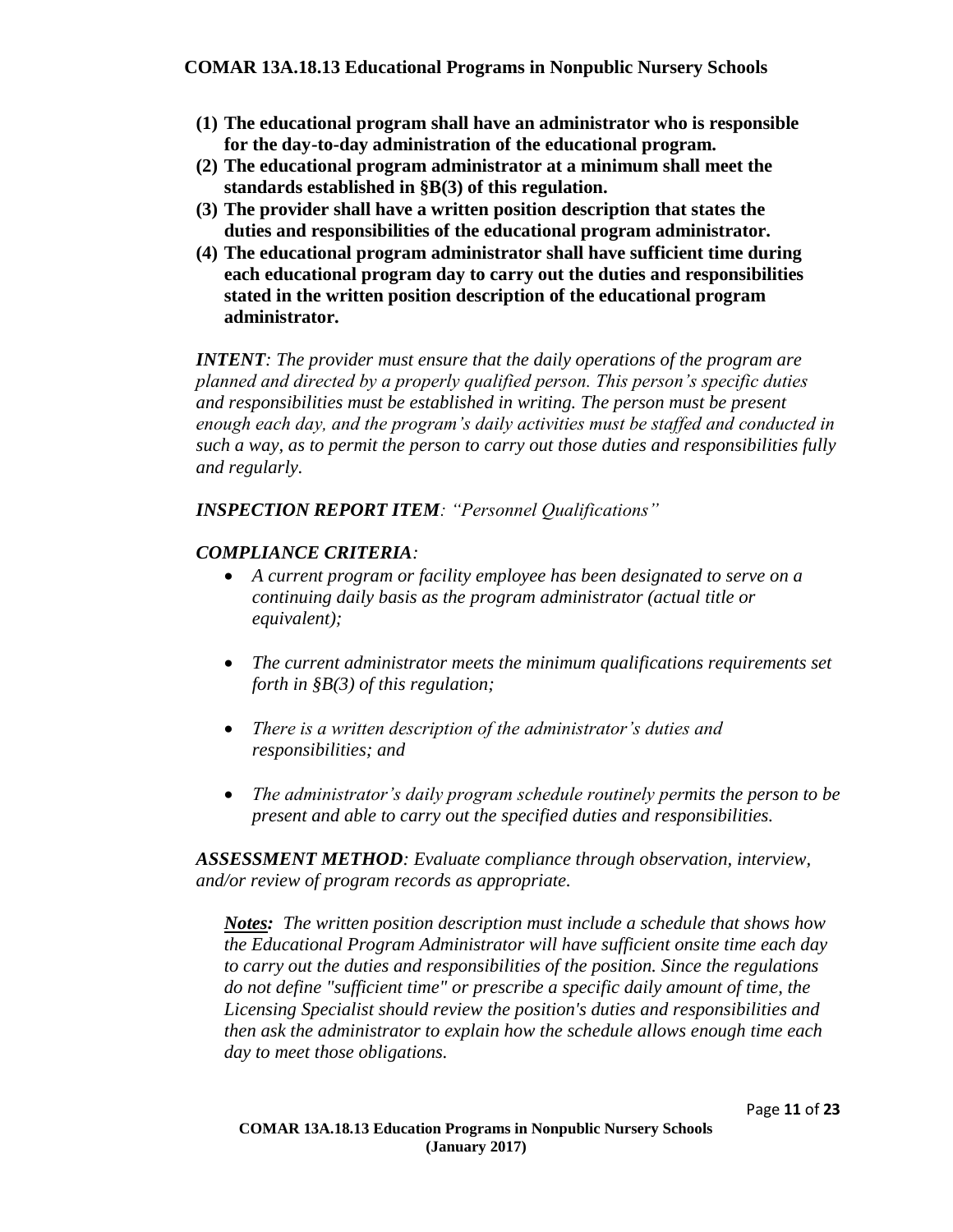- B. **Teachers.**
	- **(1) An educational program shall have a teacher to implement the educational program in each class.**
	- **(2) A teacher, regardless of whether the employment status of the teacher is full-time, part-time, paid, volunteer, or substitute, shall meet the requirements of §B(3) of this regulation.**
	- **(3) A teacher who provides instruction in language and literacy development, mathematical and scientific thinking, or social studies shall hold or have completed:**
		- (a) **A bachelor's degree from an IHE;**
		- (b) **120 semester hours of college credit from an IHE; or**
		- (c) **foreign credential that is determined by the Department to be equivalent to a bachelor's degree from an IHE.**

*INTENT: The instructional program in each class must be led by a person designated as the class teacher who meets the minimum qualification and continued training requirements as specified. In addition to possessing specific educational credentials, a nursery school teacher must have sufficient continued training to keep abreast with current early childhood issues.*

#### *INSPECTION REPORT ITEM: "Personnel Qualifications"*

#### *COMPLIANCE CRITERIA:*

- *Each class is led by a designated teacher.*
- *Each class teacher meets the specified minimum qualification requirements for that class.*
- *Each class teacher completes at least 12 clock hours of approved continued training during each full year of employment.*

#### *ASSESSMENT METHOD:*

- *Evaluate compliance through observation, interview, and/or review of program records as appropriate.*
- *Review the teacher's completed Professional Development Plan with attached documentation of trainings completed to determine if the teacher has completed continued training as required during the previous full year of employment.*

#### *Notes:*

 *A person designated as the teacher's assistant in a class does not have to meet the requirements established by this regulation.*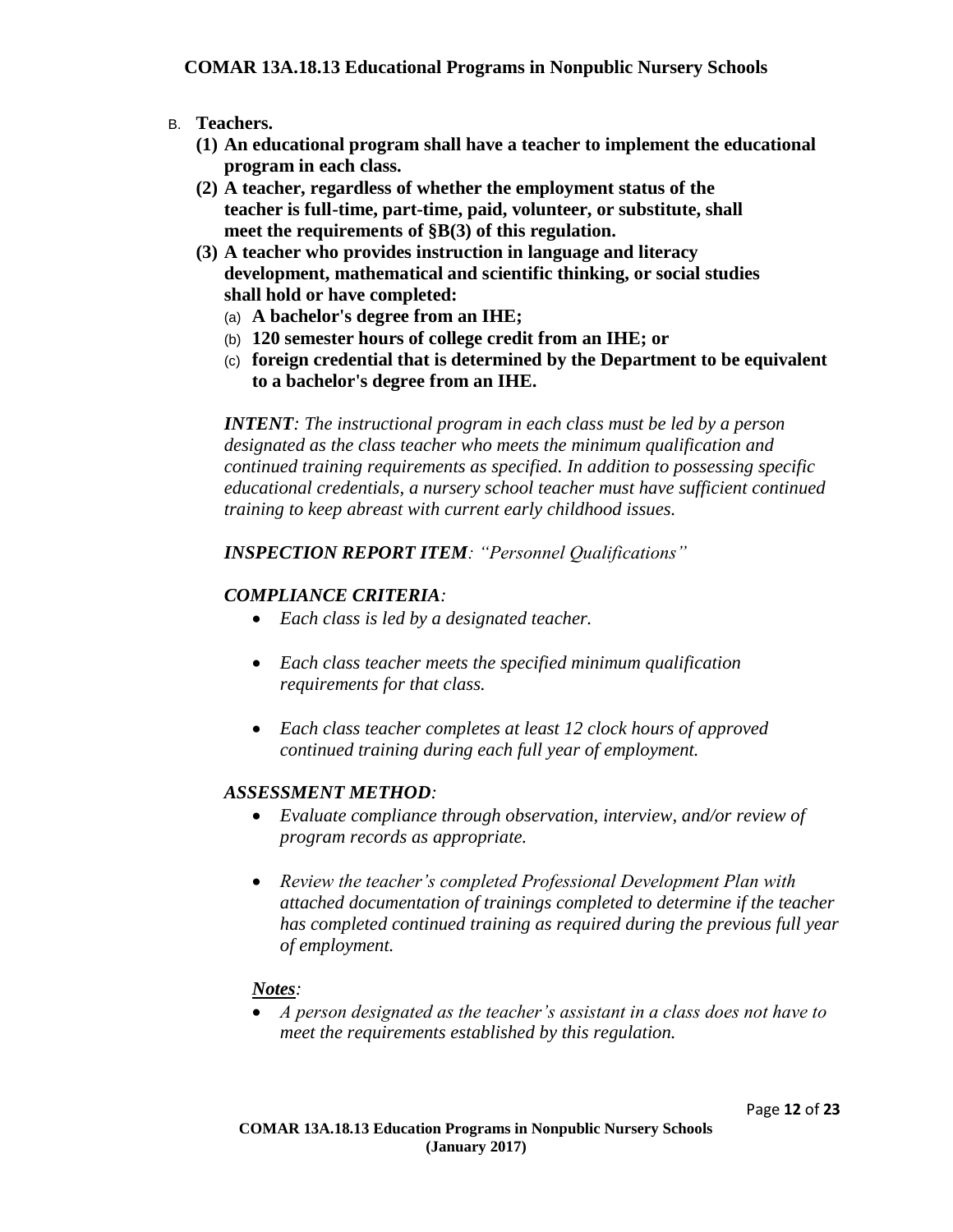- *A Maryland teaching certificate is not required for teachers in nonpublic nursery schools.*
- *When reviewing documentation of:*
	- *Bachelor's degree from an Institution of Higher Education (IHE): Compare name on transcript to name of individual (he/she may now have a different last name).*
		- *Look for "Date degree conferred" on the transcript.*
		- *If unsure whether the degree was awarded from an IHE, contact the Teacher Certification Branch of the MSDE Division of Certification and Accreditation at 410-767-0412 to verify if the institution is an Institution of Higher Education.*
	- *120 semester hours of college credit from an IHE:*
		- *Compare name on transcript(s) to name of individual (may have a different last name).*
		- *Look for "Total credits earned" or indication of total credits on each transcript. Disregard the "credits attempted" columns.*
		- *Do not count only early childhood or education credits/courses.*
		- *If it is unclear how many credits have been awarded, ask the applicant to highlight all credits awarded and indicate the total number of credits earned.*
		- *Confirm the total credits awarded (double check).*
	- *Foreign Credentials:*
		- *Require the applicant to submit a copy of the evaluation of the foreign credential that has been done by a recognized foreign credential evaluation agency.*
		- *Ensure that the evaluation indicates that the foreign credential is, at a minimum, equivalent to a U. S. Bachelor's degree.*
		- *If necessary, refer the applicant to the list of independent evaluation services agencies recognized by the Department to evaluate foreign credentials, or go to the website of the National Association of Credential Evaluation Services at [www.naces.org](http://www.naces.org/) for a current list of official agencies that evaluate foreign credentials.*
- **(4) In addition to meeting the requirements of §B(3) of this regulation, a teacher employed in a Montessori program shall also hold a Montessori diploma for the level of the individual's assignment.**
- **(5) If the degree, college credit, or foreign credential required under §B(3) of this regulation does not include at least 6 semester hours of approved early childhood coursework, the teacher shall, in addition:**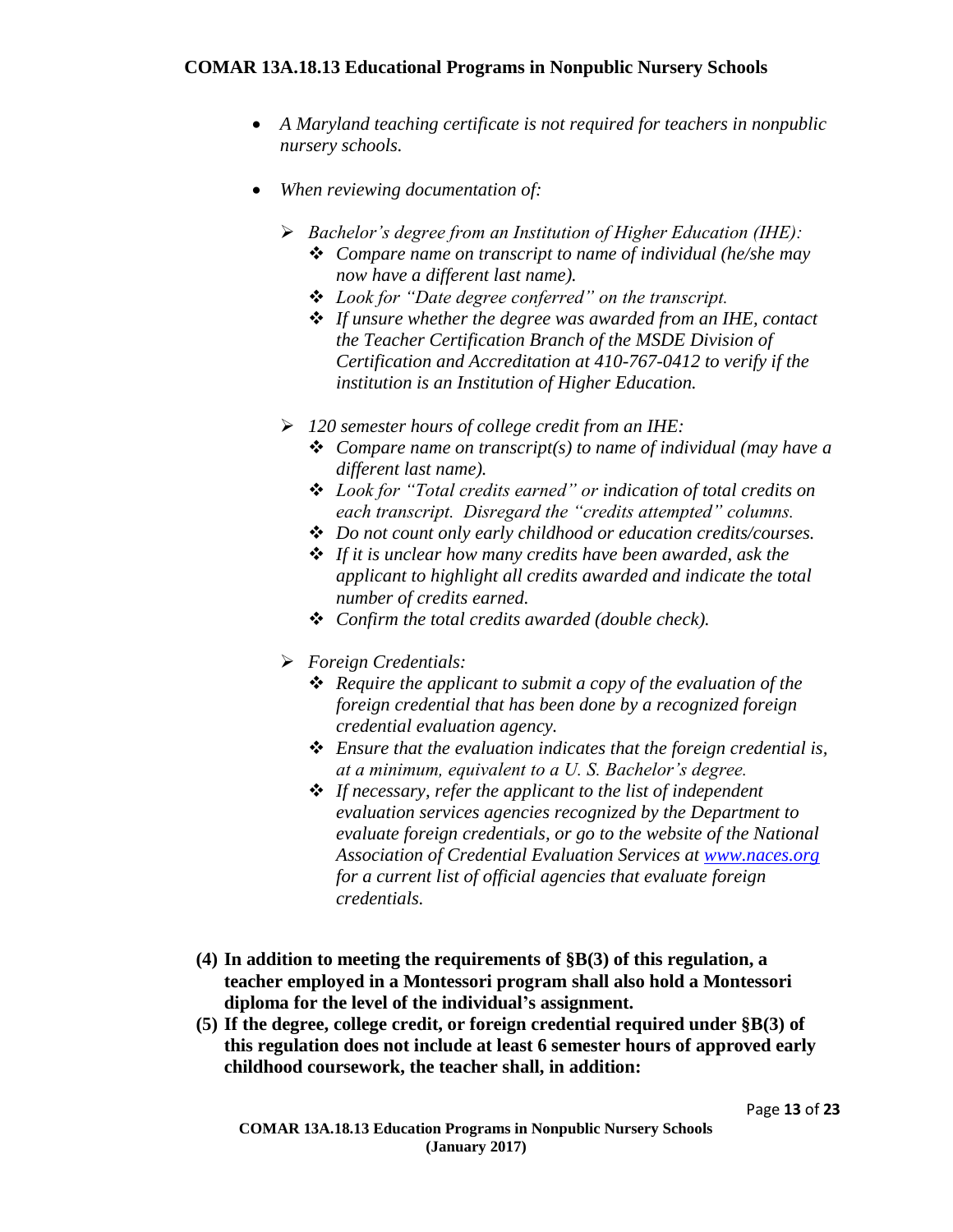- (a) **Hold or have completed:**
	- **(i) The Child Development Associate Credential issued by the Child Development Associate National Credentialing Program; or**
	- **(ii) 6 semester hours, 90 clock hours or their equivalent of approved preservice training; or**
- (b) **Be certified by the Department as a teacher for early childhood in nursery through third grade.**
- **(6) An individual approved as a teacher by the Department before July 1, 2010, shall remain qualified for that position as long as the individual is continuously employed as a teacher.**
- **(7) A teacher in an educational program shall complete at least 12 clock hours of approved continued training per full year of employment, measured from date of hire, in that position.**
- C. **An individual who provides assistance to a teacher in a class is not required to meet the requirements of §B(3) or (7) of this regulation.**
- D. **Written Statement of Teacher Qualifications. A provider shall:**
	- **(1) Maintain a written statement of the qualifications of each teacher who implements the educational program; and**
	- **(2) On request by a parent or legal guardian of a child enrolled, or being considered for enrollment, in the educational program, give to the parent or legal guardian a written statement of the qualifications of each teacher who implements the educational program.**

#### **.07 Educational Program.**

- A. **Program. The provider shall implement and maintain at the nonpublic nursery school a written curriculum of the nonpublic nursery school's educational program for the development of skills for each approved nursery school age in the following areas:**
	- **(1) Personal and social development;**
	- **(2) Language and literacy development;**
	- **(3) Mathematical and scientific thinking;**
	- **(4) Social studies;**
	- **(5) The arts; and**
	- **(6) Physical development and health.**

*INTENT: The program must have, and follow, a written educational curriculum in specified cognitive, social, and physical skill domains that is appropriate to the ages and developmental levels of the children served by the program.*

*INSPECTION REPORT ITEM: "Educational Program"*

#### *COMPLIANCE CRITERIA:*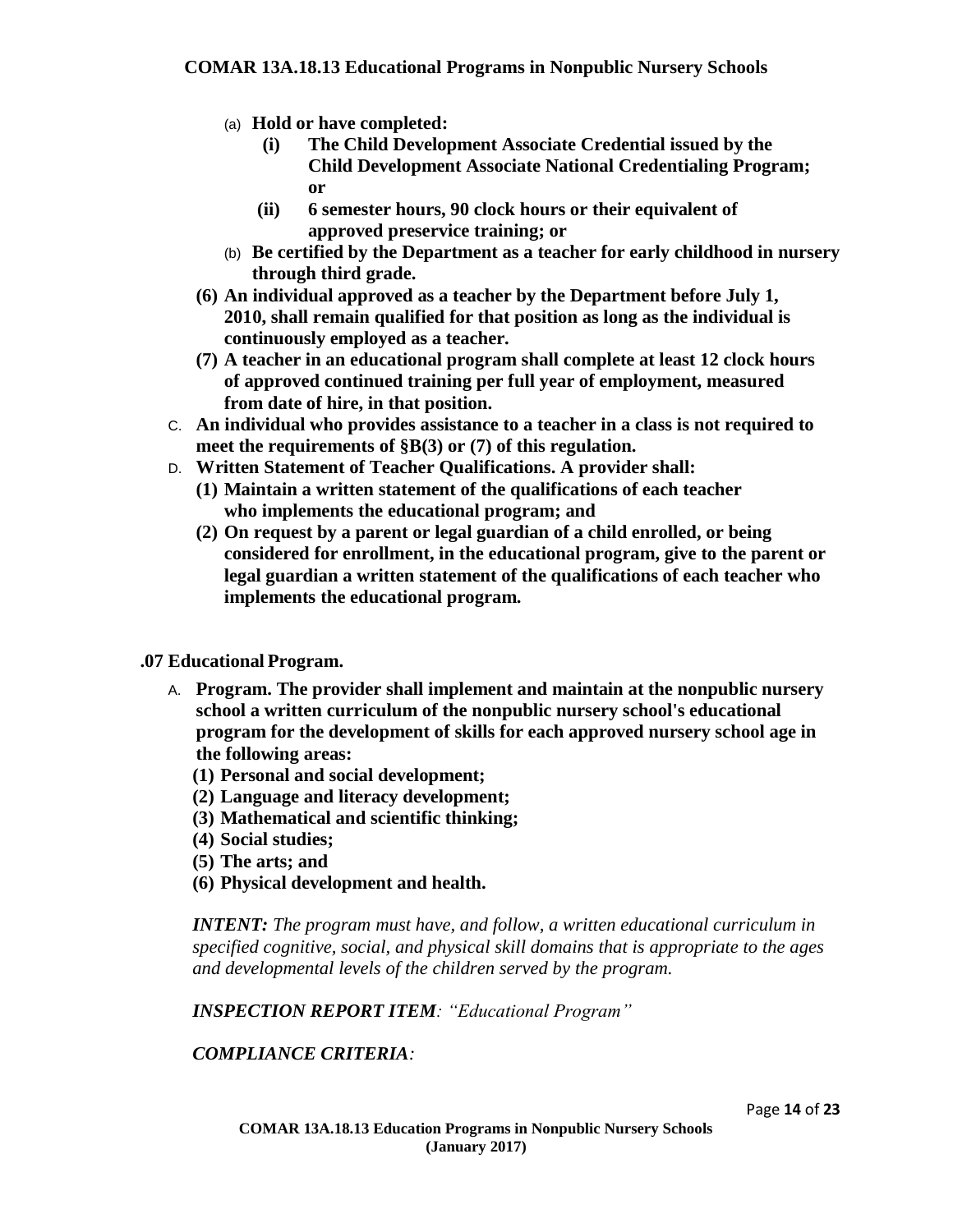- *The program has a written curriculum for each class that addresses each of the listed content areas;*
- *In each class, the curriculum is appropriate to the age and developmental level of the children in that class.*
- *In each class the curriculum is implemented; and*
- *A copy of each class curriculum is kept on site.*

*ASSESSMENT METHOD: Evaluate compliance through observation, interview, and/or review of the written curriculum.*

- *There is no single, prescribed curriculum design, format, or presentational method that all approved programs must follow. Instead, each program is free to use any design, format, or presentational method that it chooses as long as the content of the curriculum followed in each class clearly addresses each listed area on a daily basis.*
- *For a mixed-age class, a written curriculum for each age represented in the class must be implemented and maintained.*
- *Various kinds of early childhood curricula may be reviewed at the facility for approval. Examples of acceptable curricula include, but are not limited to, the following:*
	- *Commercial Curricula. There are hundreds of different commercial curricula for early childhood education. Some examples are:*
		- *The Creative Curriculum for Preschoolers*
		- *High/Scope*
		- *The Calvert School curriculum*
		- *The A Beka curriculum*
	- *Religious Curricula. There are numerous religious curricula. Some examples are:*
		- *Christian*
		- *Catholic*
		- *Judaic*
		- *Islamic*
		- *Lubavitch*
	- *Curricula of Different Philosophies. Some curricula adhere to a specific philosophy of education. Some examples are:*
		- *Montessori*
		- *Waldorf*
	- *Local School System Curriculum:* 
		- *Some operators use the curriculum that a local school system implements for its Early Elementary Education Program (EEEP) for a 4-year-old nursery school program.*
		- *Some operators adapt a local school system pre-kindergarten curriculum for a 3-year-old or 4-year-old nursery school program.*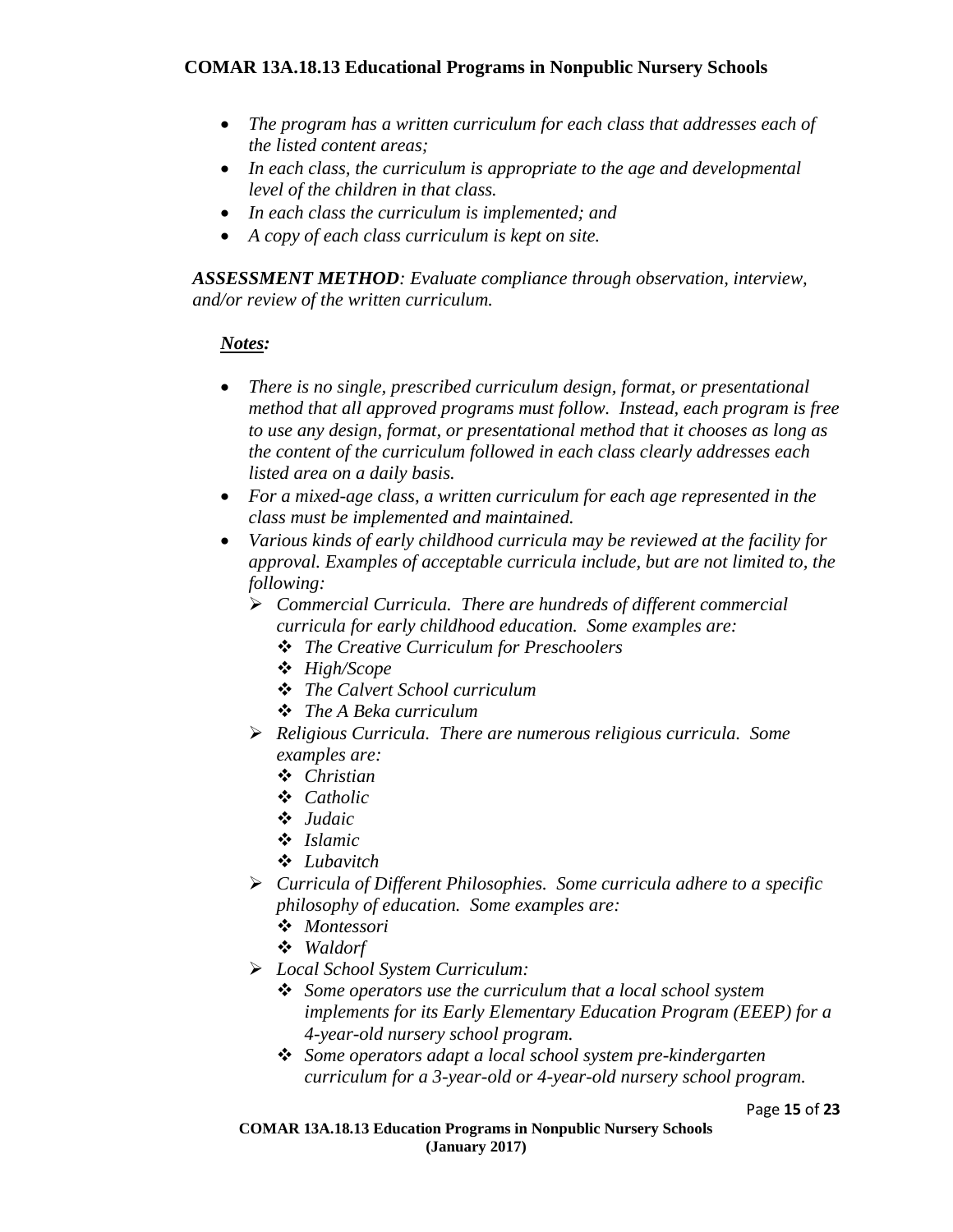- *Independent Curricula:* 
	- *Developed by the specific nursery school.*
	- *Often curricular areas are developed around themes (My Community, Farm Animals, The Zoo, Weather, Holidays).*
- *Internet sources – limitless resources for curricula*
- *What to look for when reviewing written curricula:*
	- *Ensure that there is a written curriculum for each age group for which approval is sought (2-year-olds, 3-year-olds, and/or 4-year-olds).*
	- *Ensure that each curriculum includes the following areas of instruction:*
		- *Personal and social development*
		- *Language and literacy development*
		- *Mathematical and scientific thinking*
		- *Social studies*
		- *The arts*
		- *Physical development and health*

*Note: Subject titles used by the operator in its written curriculum may not exactly match the subject titles used in the regulations, for example:* 

- *Personal and social development may be titled "All About Me"*
- *Language and literacy development may be titled "Pre-Reading Skills"*
- *Mathematical thinking may be titled "Numeracy" or "Measuring"*
- *Scientific thinking may be titled "Discovery"; "How Things Grow"*
- *Social studies may be titled "My Community"*
- *The arts may be titled "Music and Movement" or "Free Expression"*
- *Physical development may be titled "Gross Motor Activities"*
- *Health may be titled "Taking Care of My Body"*
- *Regardless of the name or type of curriculum that a nursery school uses, it must, at a minimum, include all of the curricular areas required by §A(1)-(6) of this regulation.*
- *If you are unsure if all of the required areas of instruction are covered in the curriculum, ask the operator to identify each area of instruction using the curricular areas specified in §A(1)-(6) of this regulation.*
- *Do not require the operator to change the terms used in the program's curriculum, because that is the program's working document. Simply ask the operator to indicate the curricular areas specified in §A(1)-(6) of this regulation to ensure that all required areas are included.*
- B. **Instructional Materials and Equipment. The provider shall own and maintain the nonpublic nursery school instructional materials and equipment required to implement the written curriculum of the educational program specified in §A of this regulation.**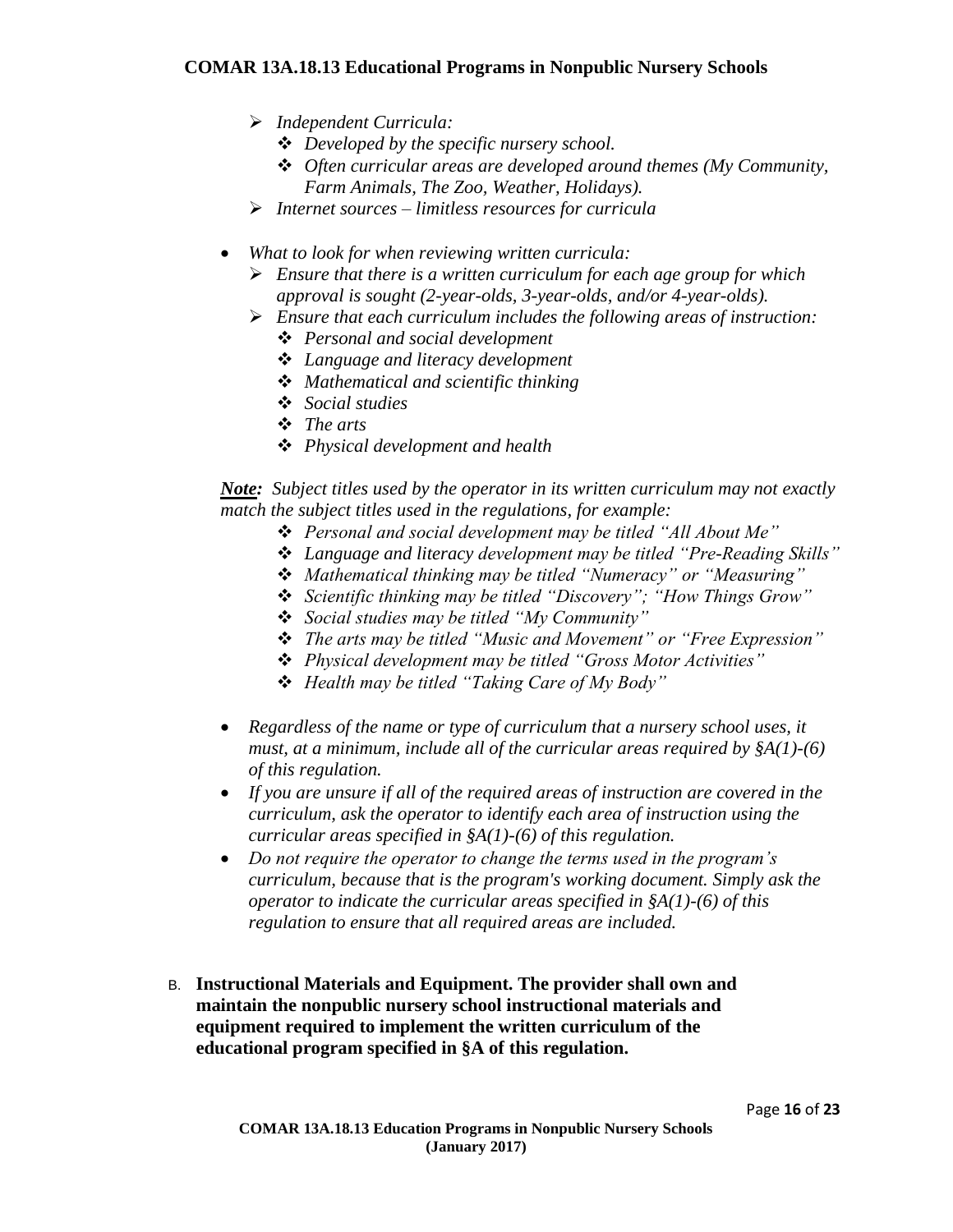*INTENT: Instructional materials and equipment are items that are provided for use by enrolled children and are needed to implement the curriculum in each class. There must be sufficient items to permit full implementation of the curriculum. To ensure that these items will always be available and ready for use, the operator must own and maintain them on site.* 

#### *INSPECTION REPORT ITEM: "Educational Program"*

*COMPLIANCE CRITERIA: All items necessary for implementing the curriculum in each class are:*

- *Owned and maintained on site; and*
- *Present in sufficient quantity for full implementation of the curriculum.*

*ASSESSMENT METHOD: Evaluate compliance through observation of materials.*

- *§B of this regulation does not specify a required number of items the nursery school must have in order to implement the educational program. You should use observation and professional judgment to determine whether the quantity of items is adequate for the curriculum and the number of children enrolled in the program.*
- *When reviewing the list of instructional materials and equipment:*
	- *Ensure that the list of instructional materials and equipment correlates to the specific areas of instruction required by §A(1)-(6) of this regulation:*
		- *Personal and social development*
		- *Language and literacy development*
		- *Mathematical and scientific thinking*
		- *Social studies*
		- *The arts*
		- *Physical development and health*
	- *If the list does not identify the materials and equipment by the instructional areas specified in §A of this regulation, return the list and ask the operator to list the materials and equipment under the curricular areas specified in §A (1)-(6) of this regulation.*
	- *Ask the operator to explain any material and /or equipment item that may be unfamiliar.*
- *If the list does not include items under all of the six areas of instruction required by the regulations, it is incomplete and un-approvable until complete.*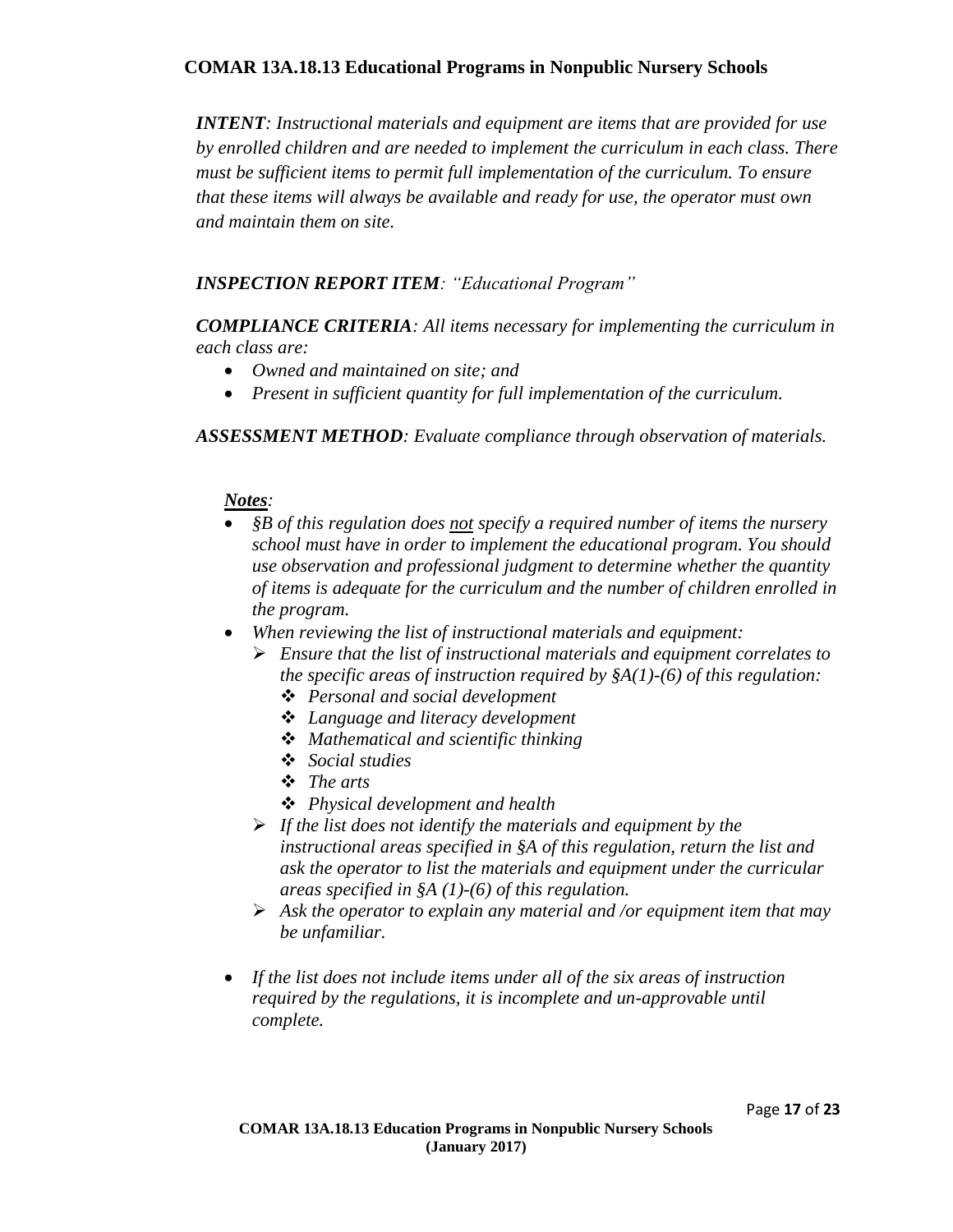**.08 Child Records.**

- A. **The provider shall maintain a cumulative record for each child enrolled in the educational program.**
- B. **Each child's record shall include the:**
	- **(1) Nonpublic nursery school's name;**
	- **(2) Nonpublic nursery school's address;**
	- **(3) Nonpublic nursery school's telephone number;**
	- **(4) Child's first, middle, and last names;**
	- **(5) Child's month, day, and year of birth;**
	- **(6) Child's home address;**
	- **(7) Month, day, and year the child initially entered the educational program;**
	- **(8) Age on enrollment in the educational program;**
	- **(9) Month, day, and year the child withdrew from the educational program, if applicable;**
	- **(10)Child's performance information in each curricular area;**
	- **(11)Code for the meaning of performance information; and**
	- **(12)Number of days the child attended in each school year.**

*INTENT: The operator shall maintain a continuing record for each enrolled child that contains information specifically identifying the nursery school and the child, the child's enrollment and attendance dates, and the child's program performance.*

*INSPECTION REPORT ITEM: "Child Records"*

*COMPLIANCE CRITERIA: For each child, a cumulative record is kept on site that contains all of the required information that applies to that child.*

*ASSESSMENT METHOD: Evaluate compliance through review of program's cumulative record form.*

- *A cumulative record may be the child's transcript or a combination of the child care home registration record together with the cumulative record file on the child as long as the combined records contain all the information in §B of this regulation. The requirement of §A of this regulation to maintain a "cumulative record for each child enrolled" means that the operator must have one record form for each child on which to record specific information for that child for the entire period of time the child is enrolled in the educational program.*
- *The cumulative record is not the same as a progress report (which is sometimes called a "report card" or a "report to parents").*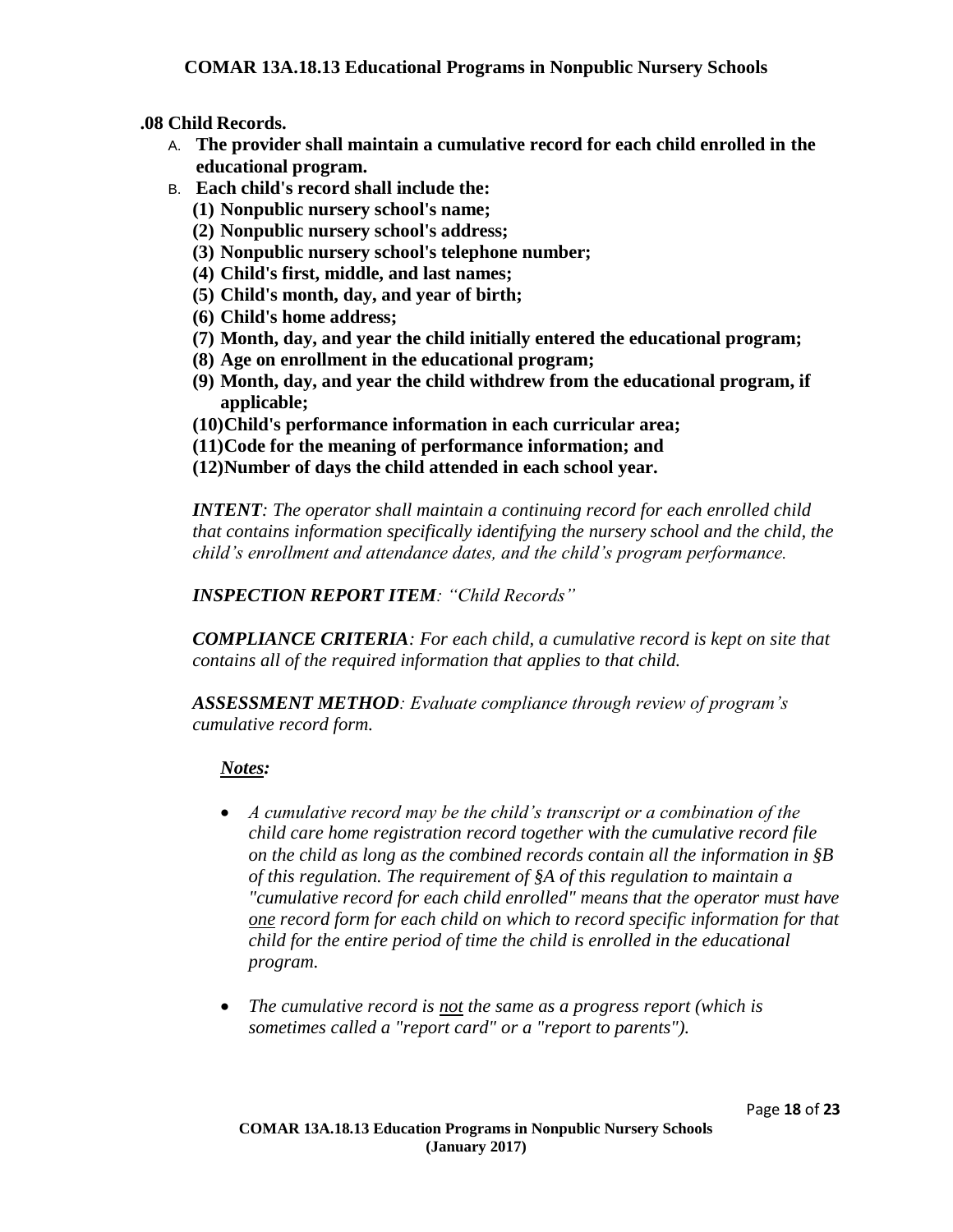- *Progress (or performance) information from the report to parents is usually transferred to the cumulative record form that is maintained at the school.*
- *Each child's cumulative record form must be maintained throughout the period of time that a child is enrolled in the educational program.*
- *Since nursery school attendance is not required before entering kindergarten, the cumulative record of a child is usually not requested by a receiving school; however, a parent might request a copy of it when the child leaves the educational program.*
- *Some operators use commercial student record forms. Some operators design their own student record form. Any record form is acceptable as long as it contains spaces, at a minimum, for all of the information required by §B(1)- (12) of this regulation.*
- *A school's cumulative child record form may require additional information that the operator feels is important to be included.*
- *When reviewing the document submitted as the cumulative record form, check for:*
	- *Accurate, full, official name of the nursery school as reflected on the application form and on the large family child care home registration.*
	- *Complete and accurate location address of the nursery school. Ensure that the address on the form is the location address of the nursery school and not a Post Office box address or the address of the corporate or off-site office.*
	- *Ensure that the telephone number is the telephone number of the nursery school and not that of the corporate or off-site office.*
	- *Space for the child's first, middle, and last names (in order preferred by the operator)*
	- *Space for the child's month, day, and year of birth.*
	- *Space for the child's home address.*
	- *Space for the month, day, and year the child initially entered the educational program.*
	- *Space to record the age of the child upon enrollment in the educational program.*
	- *Space for the month, day, and year of the child's withdrawal (promotion, graduation, etc.) from the educational program.*
	- *Space for performance information in each curricular area for each school year.*
	- *Code for the meaning of the performance information. (Some operators use a narrative format for performance information for early childhood*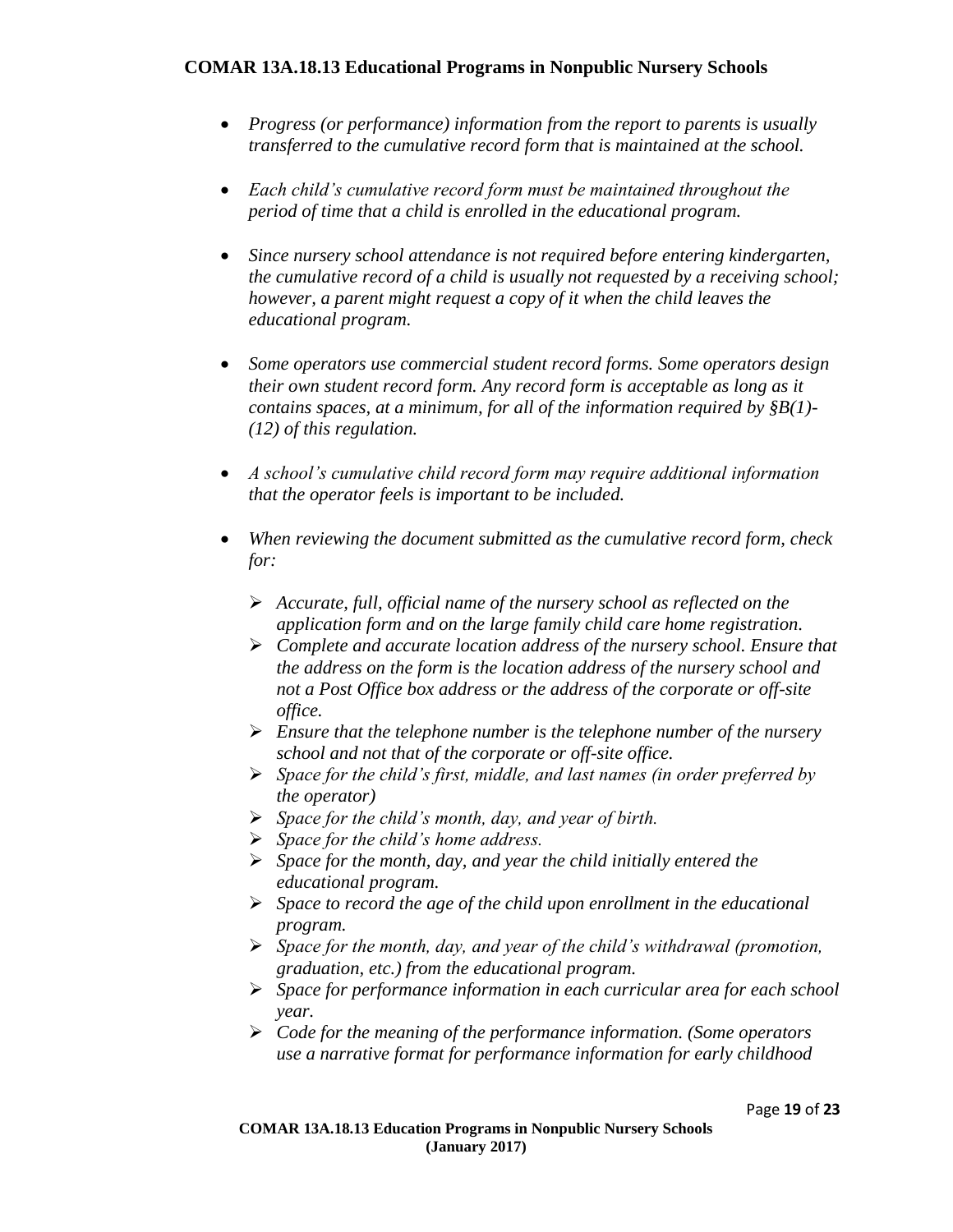*programs. Operators who use this format can indicate "narrative" for the code.*

- *Space for the total number of days the child was present for the educational program in each school year.*
- *If the form submitted as the cumulative record form does not provide for one or more of the items referenced in §B (1)-(12) of this regulation, or if it contains inaccurate identifying information, it is not approvable.*
- *If the form contains fields to record information that does not apply to the nursery school (such as elementary or secondary school subjects, local school system identifying code, name or location address of another school), it is not approvable.*

#### C. **The requirements of §B(1)—(8) of this regulation are met by compliance with child record requirements set forth at COMAR 13A.18.03.04C.**

*INTENT: In order to hold a large family child care home registration, the operator of an educational program located in a large family child care home has already met most of the child record-keeping requirements listed under §B of this regulation. Records maintained for registration compliance purposes may also be used for educational program compliance purposes.*

#### D. **Age of Admission.**

- (1) **Except as provided by §D(2) of this regulation, a child shall be 2 years old, 3 years old, or 4 years old on or before September 1 of a school year to be ageeligible for admission during that school year to a nonpublic nursery school program approved under this chapter.**
- (2) **A nonpublic nursery school may adopt policies and procedures permitting, on request by a child's parent or guardian, and if a nonpublic nursery school determines that a child demonstrates capabilities warranting early admission, a:**
	- (a) **2-year-old child to be admitted to a 3-year-old nursery school program; or**
	- (b) **3-year-old child to be admitted to a 4-year-old nursery school program.**

*INTENT: To be enrolled during a given school year, a child must have reached the age of 3 years or 4 years by the start of that school year. Exceptions allow a 2 year old child to be admitted early to a program for 3 year old children, or a 3 year old to a program for 4 year old children, upon approval of the program following request from the child's parent.*

*INSPECTION REPORT ITEM: "Child Records"*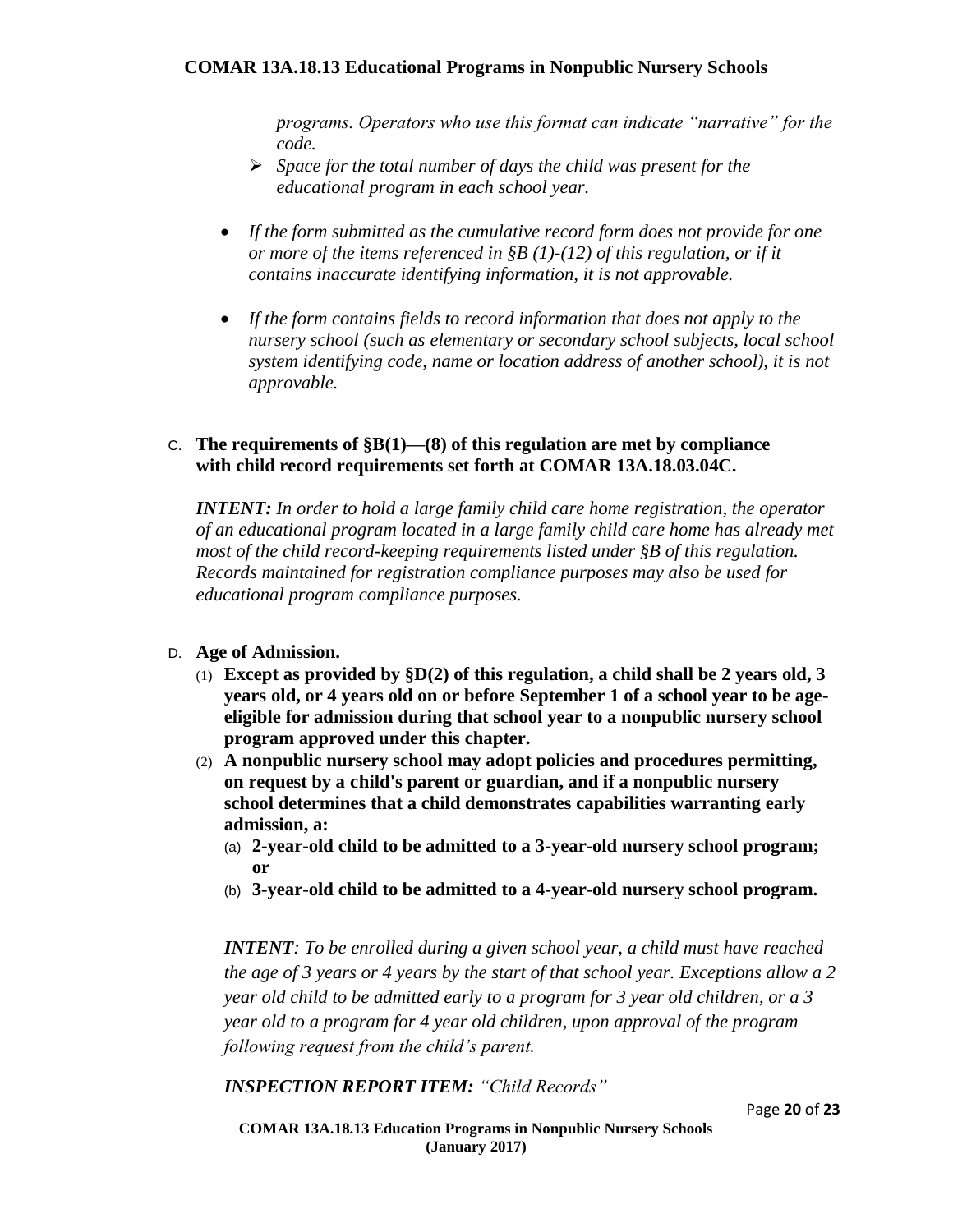#### *COMPLIANCE CRITERIA:*

- *Except under early admission, each child in a 3-year-old program or a 4 year-old program became 3-years-old or 4-years-old, respectively, by September 1 of the current school year.*
- *For each 2-year-old child in a 3-year-old program, and each 3-year-old child in a 4-year-old program:*
	- *The child's parent has made a request for the child's early admission; and*
	- *The operator has determined that early admission is developmentally appropriate for the child.*

#### **.09 Health, Fire Safety, and Zoning.**

A. **A provider shall obtain and maintain documentation verifying current compliance with health, fire safety, and zoning regulations applicable to a nonpublic nursery school.**

*INTENT: The property of the nursery school must be safe for children and must comply with all applicable State and local codes. The nursery school operator must obtain all necessary health, fire, and zoning certifications and keep records of those certifications.* 

*INSPECTION REPORT ITEM: "Health, Fire Safety, and Zoning"*

*COMPLIANCE CRITERIA: Documentation is maintained on site showing that the nursery school is in full current compliance with all applicable State and local codes.*

*ASSESSMENT METHOD: Inspect the nursery school files to verify that documentation of current compliance is present.* 

#### B. **The requirements of §A of this regulation are met by complying with pertinent health, fire safety, and zoning requirements set forth under this subtitle.**

*INTENT: In order to hold a large family child care registration, the operator of an educational program located in facility has already met all applicable State and local code requirements. Relevant documentation obtained in connection with a registration may also be used for educational program approval purposes.*

**.10 Procedures and Sanctions for Noncompliance — Educational Programs. If the Department believes that a nonpublic nursery school does not meet the conditions or standards on which the certificate of approval of the school was based, the Department shall implement procedures and sanctions for noncompliance approved by the State Board.**